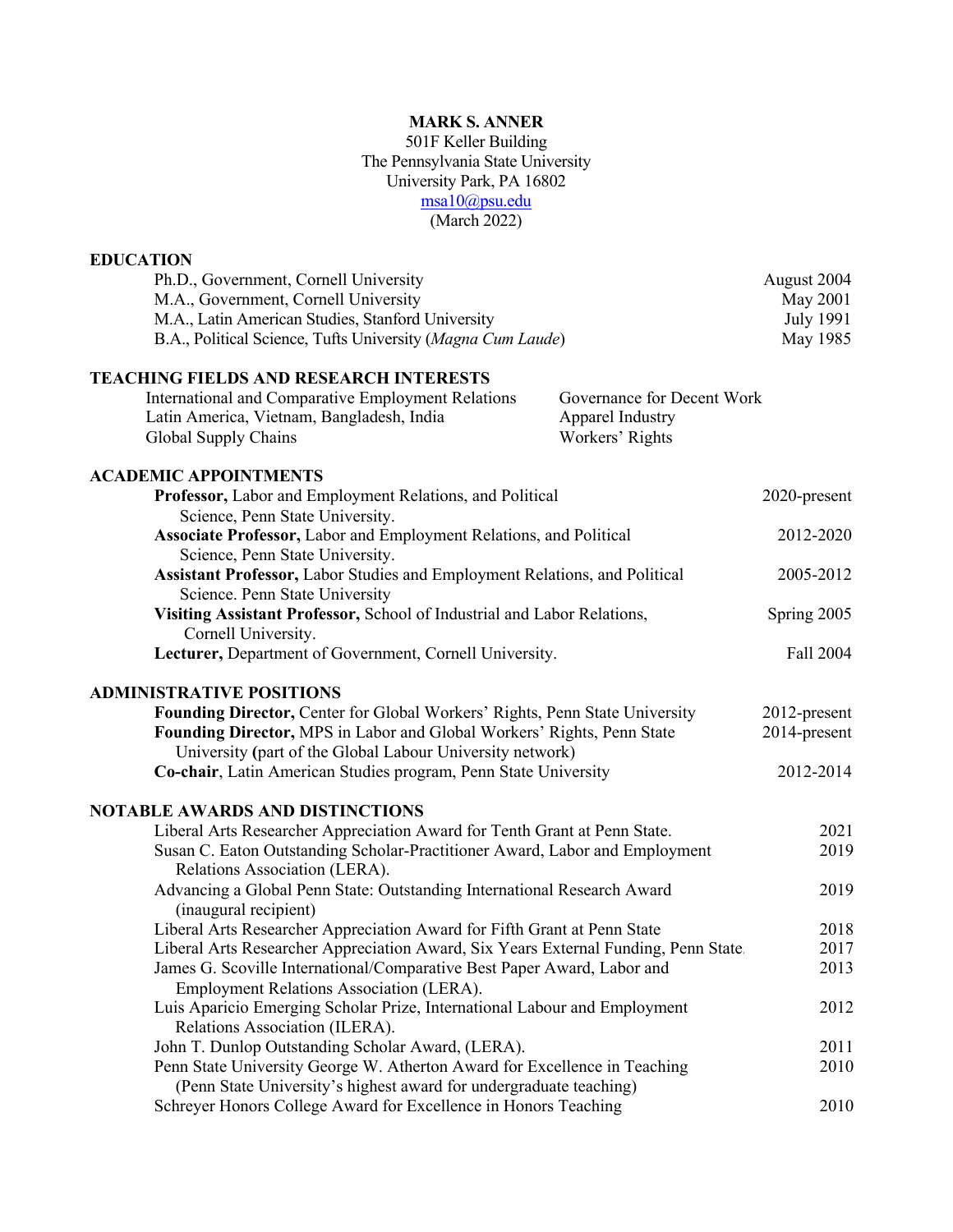### **CURRENT RESEARCH PROJECTS AND WORKING PAPERS**

- Anner, M., "Public, Private and Labor Governance in Global Value Chains: Worker Subordination and Empowerment on Guatemala's Banana Plantations."
- Thomas, H. and M. Anner. "Governing Supply Chains and the Role of the International Labour Organization (ILO)."
- Kucera, D., L. Roncolato M. Anner, M., D. Sari. "Trade Union Rights, Democracy and Trade: An Industry-level Approach."

#### **PUBLICATIONS**

#### **Books**

Anner, M.S. 2011*. Solidarity Transformed: Labor Responses to Globalization and Crisis in Latin America.* Ithaca: ILR Press, an imprint of Cornell University Press.

#### **Peer-Reviewed Journals Articles**

- Anner, M. (2022). "Power relations in global supply chains and the unequal distribution of costs during crises: Abandoning suppliers and workers during the Covid-19 pandemic." *International Labour Review*. 2022-1.
- Anner, M. (2021). "Three Labour Governance Mechanisms for Addressing Decent Work Deficits in Global Value Chains" *International Labour Review*. 160 (4): 611-627.
- Anner, M., M. Fischer-Daly, and M. Maffie. 2021. "Fissured Employment and Network Bargaining: Emerging Employment Relations Dynamics in a Contingent World of Work." *Industrial and Labor Relations Review,* 74 (3): 689-714.
- Bair, J., Anner, M., and Blasi, J. 2020. "The Political Economy of Private and Public Regulation in Post-Rana Plaza Bangladesh." *Industrial and Labor Relations Review,* 73(4): 969–994.
- Anner, M. 2020. "Squeezing Workers' Rights in Global Supply Chains: Purchasing Practices in the Bangladesh Garment Export Sector in Comparative Perspective." *Review of International Political Economy,* 27(2): 320-347.
- Anner, M. 2019. "Predatory Purchasing Practices in Global Supply Chains and the Employment Relations Squeeze in the Indian Garment Export Sector." *International Labour Review,* 158(4): 779-806.
- Anner, M. 2019. "Addressing Worker Rights Violations in Apparel and Agricultural Supply Chains through Binding, Cost-Sharing Accords." *Agrarian South: Journal of Political Economy, SAGE Publishing.*
- Anner, M., N. Pons-Vignon, and U. Rani. 2019. "For a Future of Work with Dignity: A Critique of the World Bank Development Report, The Changing Nature of Work." *Global Labour Journal*.  $10(1)$ : 2-19.
- Anner, M. 2018. "CSR Participation Committees, Wildcat Strikes and the Sourcing Squeeze in Global Supply Chains." *British Journal of Industrial Relations*, 56(1): 75-98.
- Anner, M. 2017. "Monitoring Workers' Rights: The Limits of Voluntary Social Compliance Initiatives in Labor Repressive Regimes." *Global Policy,* 8(3): 56-65.
- Anner, M., and H. Liu. 2016. "Harmonious Unions and Rebellious Workers: A Study of Wildcat Strikes in Vietnam." *Industrial and Labor Relations Review,* 69(1): 3-28.
- Anner, M. 2015 "Worker Resistance in Global Supply Chains: Wildcat Strikes, International Accords, and Transnational Campaigns." *International Journal of Labour Research*. 7(1-2): 17-34.
- Briscoe, F, A. Gupta, M. Anner. 2015. "Social Activism and Practice Diffusion: How Activist Tactics Affect Non-targeted Organizations." *Administrative Science Quarterly,* 60(2): 300-332.
- Anner, M., 2015. "Labor Control Regimes and Worker Resistance in Global Supply Chains." *Labor History*, 56(3): 292-307.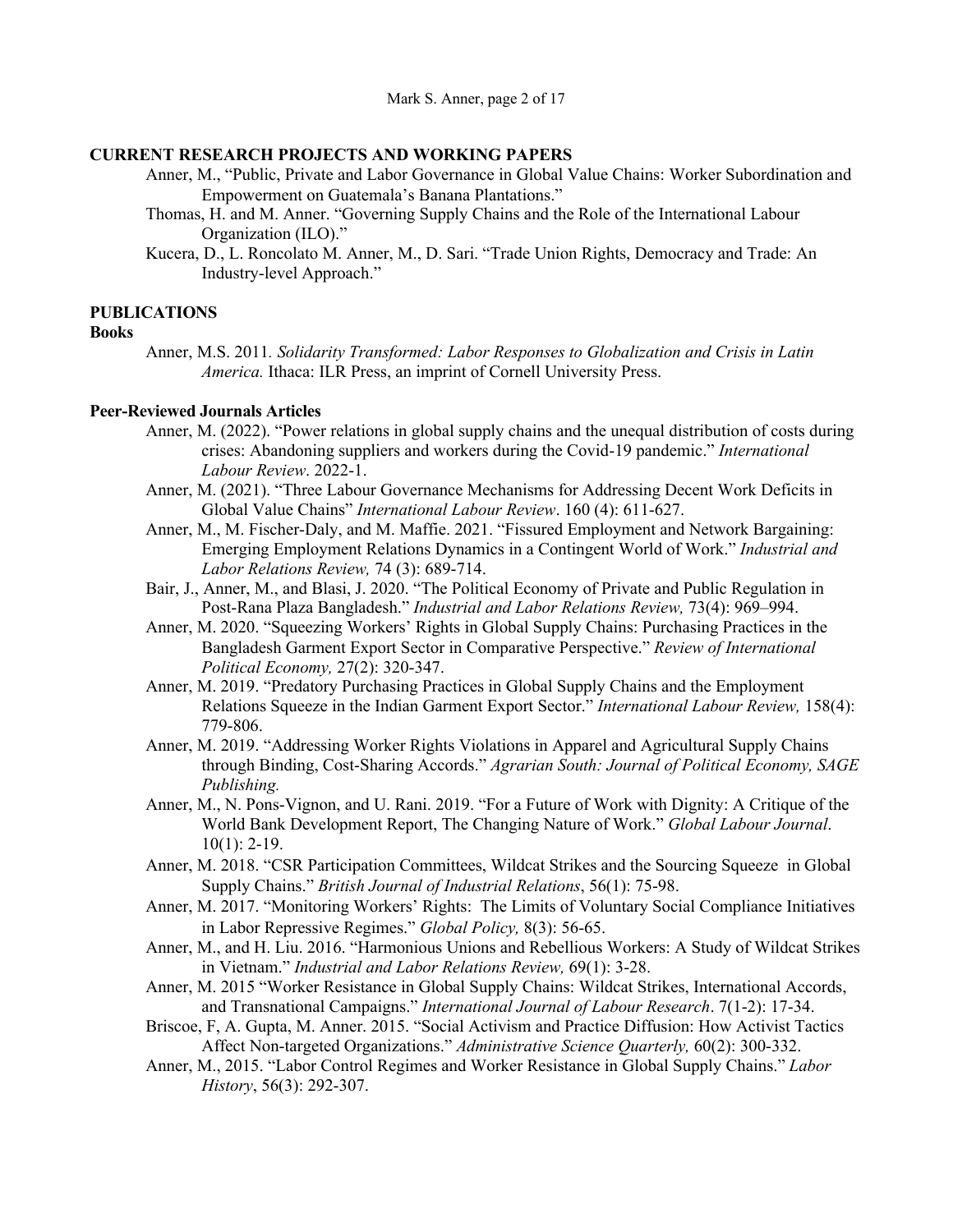- Fichter, M., M. Anner, F. Hoffer, and Christoph Scherrer. 2014. "The Global Labour University: A New Laboratory of Learning for International Labor Solidarity." *Working USA: The Journal of Labor & Society.* 17 (December): 565-577.
- Anner, M., J. Bair, and J. Blasi. 2013. "Towards Joint Liability in Global Supply Chains: Addressing the Root Causes of Labor Violations in International Subcontracting Networks." *Comparative Labor Law and Policy Journal* 35(1): 1-43.
- Anner, M. 2012. "Corporate Social Responsibility and Freedom of Association Rights: The Precarious Quest for Legitimacy and Control in Global Supply Chains." *Politics & Society* 40(4): 604 - 639.
- Caraway T., Rickard S., and Anner M. 2012. "International Negotiations and Domestic Politics: The case of IMF Labor Market Conditionality." *International Organization*, 66(Winter): 27-61.
- Anner, M. 2011. "The Impact of International Outsourcing on Unionization and Wages: Evidence from the Apparel Export Sector in Central America." *Industrial & Labor Relations Review,* 64(2): 305-322.
- Anner, M. and T. Caraway. 2010. "International Institutions and Workers' Rights: Between Labor Standards and Market Flexibility." *Studies in Comparative International Development,* 45(2): 151-169.
- Anner, M. 2009. "Two Logics of Labor Organizing in the Global Apparel Industry." *International Studies Quarterly,* 53(3): 545-570.
- Anner, M. 2008. "Meeting the Challenges of Industrial Restructuring: Labor Law Reform and Enforcement in Latin America." *Latin American Politics and Society*, 50(2): 33-65.
- Anner, M. 2007. "Forging New Labor Activism in Global Commodity Chains in Latin America." *International Labor and Working-Class History*, 72 (Fall):18-41.
- Anner, M., I. Greer, M. Hauptmeier, N. Lillie and N. Winchester. 2006. "The Industrial Determinants of Transnational Solidarity: Global Inter-Union Politics in Three Sectors" *European Journal of Industrial Relations*, 12(1):7–27.
- Anner, M. and P. Evans. 2004. February. "Building Bridges Across a Double-Divide: Alliances Between U.S. and Latin American Labor and NGOs." *Development in Practice,* 14(1&2): 34-47.
- Anner, M. 2003. "Industrial Structure, the State, and Ideology: Shaping Labor Transnationalism in the Brazilian Auto Industry." *Social Science History,* 27(4): 603-634.
- Anner, M. 2001. "Labor and Economic Globalization in Eastern Europe and Latin America." *Labor Studies Journal,* 26(1): 22-41.
- Anner, M. 2001. "The International Trade Union Campaign for Core Labor Standards in the WTO." *Working USA: The Journal of Labor and Society,* 4(5): 43-63.
- Fitzsimmons, T. and M. Anner. 1999. "Civil Society in a Postwar Period: Labor in the Salvadoran Democratic Transition." *Latin American Research Review,* 34(3): 103-128.

## **Contributions to Edited Volumes**

- Anner, M., and J. Bair. (Forthcoming). "The Bangladesh Accord and Alliance: Addressing Building Safety through Global Supply Chain Co-Governance." Handbook on Globalisation and Labour Standards, Edward Elgar Publishing Ltd.
- Anner, M. (Forthcoming). "Automation and Labour Exploitation, Response to Matthew Alford." In Global Political Economy: A New Introduction, edited by Nicola Phillips. Oxford University Press.
- Anner, M. (2022). "Labor, Workers' Rights and Democracy in Latin America." In *The Cambridge Handbook of Labor and Democracy*, eds. Angela B. Cornell and Mark Barenberg (eds.). New York: Cambridge University Press. 237-249.
- Anner, M. (2022). "National Labour Control Regimes and Worker Resistance in Global Production Networks." In *Labour Regimes and Global Production.* Elena Baglioni, Liam Campling and Neil M. Coe (eds.) Newcastle: Agenda Publishing. 191-207.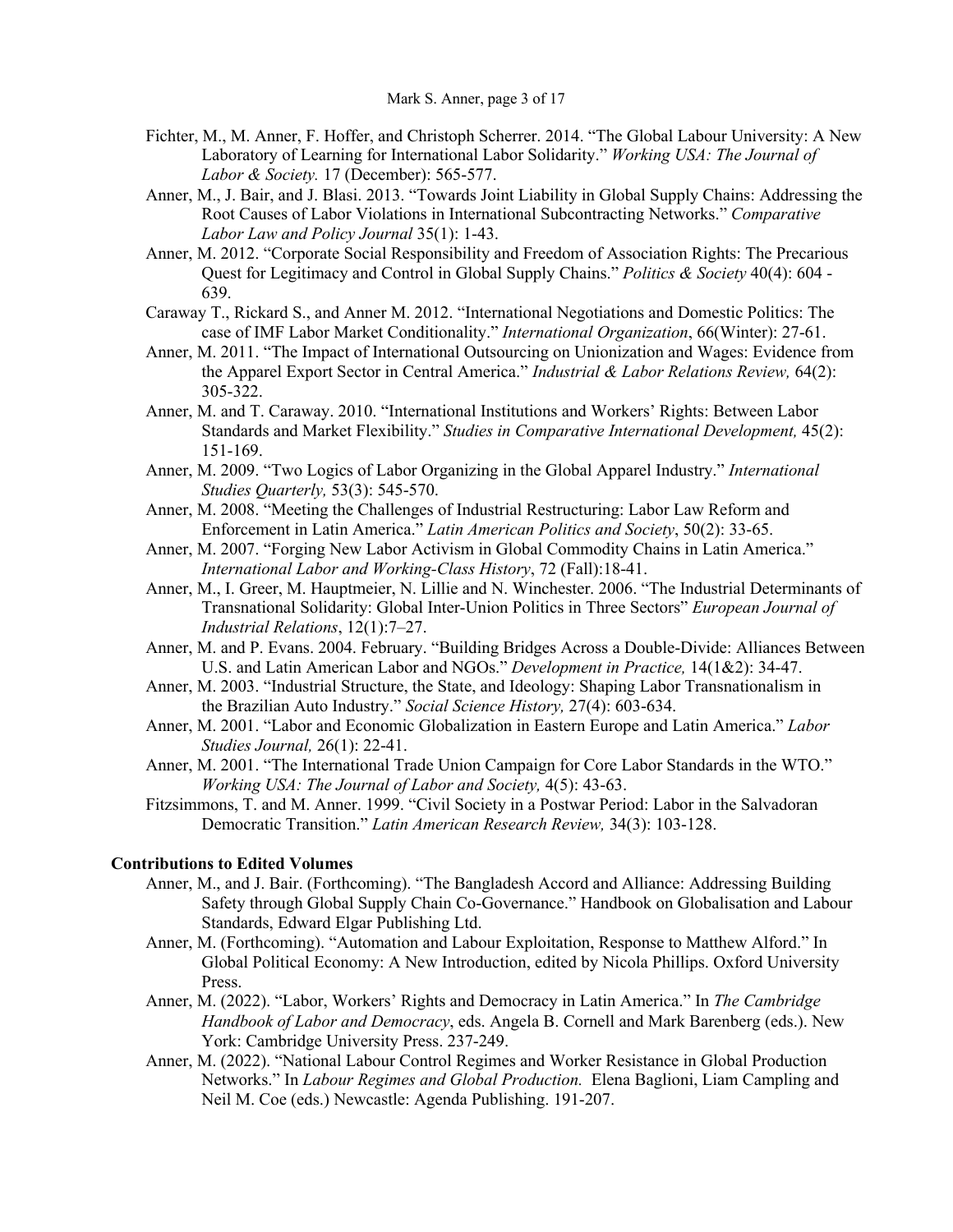- Anner, M. (2021). "The Governance Challenges of Social Upgrading in Apparel Global Value Chains in the Context of a Sourcing Squeeze and the COVID-19 Pandemic." *Economic and Social Upgrading in Global Value Chains: Comparative Analyses, Macroeconomic Effects, the Role of Institutions and Strategies for the Global South*, Palgrave Macmillan.
- Anner, M. (2021). "Worker Control and Capital Accumulation in Global Supply Chains [also published in Telugu]." Broadsheet on Contemporary Politics, Anveshi Research Centre for Women's Studies.
- Hawkins, D., and M. Anner. (2020) "Global Commodity Chains." In The Routledge Handbook to the Political Economy and Governance of the Americas, edited by Olaf Kaltmeier, Anne Tittor, Daniel Hawkins, and Eleonora Rohlan, 131–38. New York: Routledge.
- Anner, M. 2018. "Strikes in Vietnam." In *Workers' Movements and Strikes in the Twenty-First Century: A Global Perspective*. Jorg Nowak, Madhumita Dutta, Peter Birke (editors). New York: Rowman & Littlefield International. Pp. 63-80.
- Anner, M., & K. Galhera. 2018. "Employment Relations in Latin America." In *The Routledge Companion to Employment Relations.* Adrian Wilkinson, Tony Dundon, Jimmy Donaghey, and Alexander Colvin (editors). New York: Routledge. Pp. 387-401.
- Bair, J., M. Anner, & J. Blasi. 2017. "Sweatshops and the Search for Solutions, Yesterday and Today." In *Unmasking the Global Sweatshop: Health and Safety of the World's Garment Workers. Geert* de Neve and Rebecca Prentice (editors). Philadelphia, PA: University of Pennsylvania Press. Pp. 29-56.
- Anner, M, J. Bair, & J. Blasi. 2016. "Learning from the Past: The Relevance of Twentieth-Century New York Jobbers' Agreements for Twenty-First Century Global Supply Chains." In *Achieving Workers' Rights in the Global Economy.* Richard P. Appelbaum and Nelson Lichtenstein (editors). Ithaca: ILR Press, An Imprint of Cornell University Press. Pp. 239-258.
- Anner, M. & J. Hossain. 2016. "Multinational Corporations and Economic Inequality in the Global South: Causes, Consequences and Countermeasures in the Bangladeshi and Honduran Apparel Sector." In *Combating Inequality: The Global North and South*, Alexander Gallas, Hansjörg Herr, Frank Hoffer, and Christoph Scherrer (editors). New York: Routledge. Pp. 93-110.
- Anner, M., 2015. "Social Downgrading and Worker Resistance in Apparel Global Value Chains." In *Putting Labour in its Place: Labour Process Analysis and Global Value Chains*, Kirsty Newsome, Phil Taylor, Jennifer Bair, and Al Rainnie (editors). Palgrave, London. Pp. 152-170.
- Anner, M. & C. Veiga. 2013. "Brazil." *Comparative Employment Relations in the Global Economy.*  Carola Frege and John Kelly (editors). New York: Routledge, Taylor and Francis Group. Pp. 265-284.
- Anner, M. 2013. "Workers' Power in Global Value Chains: Fighting Sweatshop Practices at Russell, Nike and Knights Apparel," in *Transnational Trade Unionism: Building Union Power*, Peter Fairbrother, Marc-Antonin Hennebert and Christian Lévesque (editors). New York: Routledge, Taylor and Francis. Pp. 23-41.
- Anner, M. 2010. "The Challenge of Economic Restructuring and the Limits of Labor Reform in Latin America" in *Market, State, and Society in Contemporary Latin America*, William C. Smith and Laura Gómez-Mera (editors.), Malden: Wiley-Blackwell. Pp. 207-230.
- Anner, M. 2008. "Labor Law Reform and Union Decline in Latin America." In *Proceedings of the 60<sup>th</sup> Annual Meeting of the Labor and Employment Relations Association*. Adrienne E. Eaton (editor). Pp. 149-156.
- Anner, M. 2006. "Labor and the Challenge of Cross-Border, Cross-Sector Alliances." In *Latin America After Neoliberalism: Turning the Tide in the 21st Century?* Eric Hershberg and Fred Rosen (editors). New York: The New Press. Pp. 298-315.
- Anner, M. 2006. "The Paradox of Labour Transnationalism: Trade Union Campaigns for Labor Standards in International Institutions." In *The Future of Organised Labour: Global Perspectives*. Craig Phelan (editor). Bern: Peter Lang Publishing. Pp. 63-90.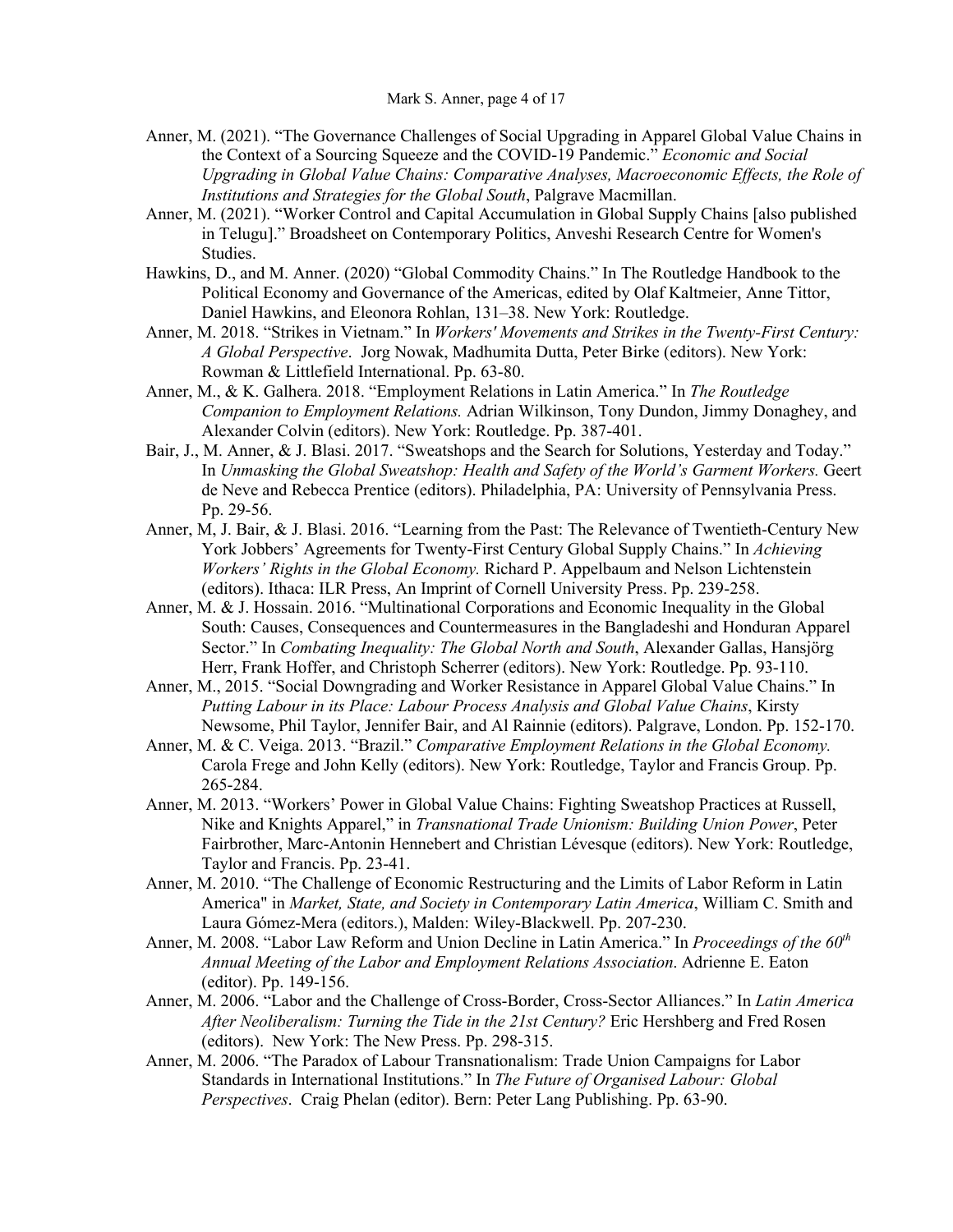- Anner, M. and P. Evans. 2005. "Building Bridges across a Double Divide." In *Development NGOs and Labor Unions: Terms of Engagement.* Deborah Eade and Alan Leather (editors). Bloomfield, CT: Kumarian Press, Inc. Pp. 33-50.
- Anner, M. 2003. "Defending Labor Rights Across Borders: Central American Export-Processing Plants." In *Struggles for Social Rights in Latin America,* Susan Eckstein and Timothy P. Wickham-Crowley (editors). New York: Routledge. Pp. 147-166.
- Anner. M. 2000. "Local and Transnational Campaigns to End Sweatshop Practices." In *Transnational Cooperation Among Trade Union.* Michael Gordon and Lowell Turner (editors). Ithaca, NY: Cornell University Press. Pp. 238-55.

#### **Non-Peer Reviewed Journal Articles**

- Anner, M. 2015. "Worker Resistance in Global Supply Chains: Wildcat Strikes, International Accords, and Transnational Campaigns." *International Journal of Labour Research*. 7(1-2): 17-34.
- Anner, M., I. Greer, M. Hauptmeier, N. Lillie and N. Winchester. 2014. "Determinantes Industriais da Solidariedade Transnacional: Política Intersindical Global em Três Setores." *Estudos Avançados* 28(81): 229-250. [Translation to Portuguese of *EJIR* article by Katiuscia Galhera.]
- Anner. M. 2013. "La Reforma del Derecho Laboral y la Responsabilidad Social Corporativa en América Latina." *Anales Cervantinos.* Lima, Peru.
- Anner, M. 2003. "Segmentierte Produktion und Netzwerk-Solidaritt: Die Reaktion der Gewerkschaften in den beiden Amerikas auf die Globalisierung." *WSI-Mitteilungen,* 56(9): 560-565.
- Anner, M. 1996. "¿Hacía la Sindicalización de los Sindicatos?" *Estudios Centroamericanos* (573- 574). San Salvador, El Salvador: Universidad Centroamericana, 'José Simeón Cañas.' Pp. 599- 614.

#### **Book Reviews and Symposia**

- Anner, M. (2021) "Book Review: Labour in Global Value Chains in Asia, by Dev Nathan, Meenu Tewari, and Sandip Sarkar" *Industrial and Labor Relations Review.*
- Anner, M. 2016. "Insurgency Trap: Labor Politics in Postsocialist China," by Eli Friedman. *Global Labour Journal, 7:3.*
- Anner, M. 2012. "Globalization and Labor Rights: Assessing the Impact, a review of *Labor Rights and Multinational Production,*" by Layna Mosley. *International Studies Review,* 14, 343– 345.
- Anner, M. 2011. "Collective Bargaining in Brazil A Study on Joint Regulation of the Employment Relationship in Manufacturing," by Carlos Henrique Horn. *British Journal of Industrial Relations*, 49(2): 391–93.
- Anner, M. 2009. *Labour and the Challenges of Globalization: What Prospects for Transnational Solidarity?* edited by Andreas Bieler, Ingemar Lindberg and Deval Pillay. *British Journal of Industrial Relations,* 47(3): 601-602.
- Anner, M. 2008. "Labor in the Global Economy: State and Market-Based Strategies." *Labor History,*  49(3): 341-348. Contribution to the book symposium on *Beyond the Boycott: Labor Rights, Human Rights, and Transnational Activism* by Gay W. Seidman.
- Anner, M. 2004. *Labour Politics in Small Open Democracies: Australia, Chile, Ireland, New Zealand and Uruguay* by Paul G. Buchanan and Kate Nicholls. *Labour/Le Travail* 54 (Fall): 326-328.
- Anner, M. 2004. *Corporate Responsibility & Labour Rights: Codes of Conduct in the Global Economy* by Rhys Jenkins, Ruth Pearson, and Gill Seyfang. *Industrial and Labor Relations Review* 58(1):154-156.
- Anner, M. 2001. *Labor Unions, Partisan Coalitions, and Market Reforms in Latin America*, by Maria Victoria Murillo. *Comparative Labor Law and Policy Journal* 23(1): 233-236.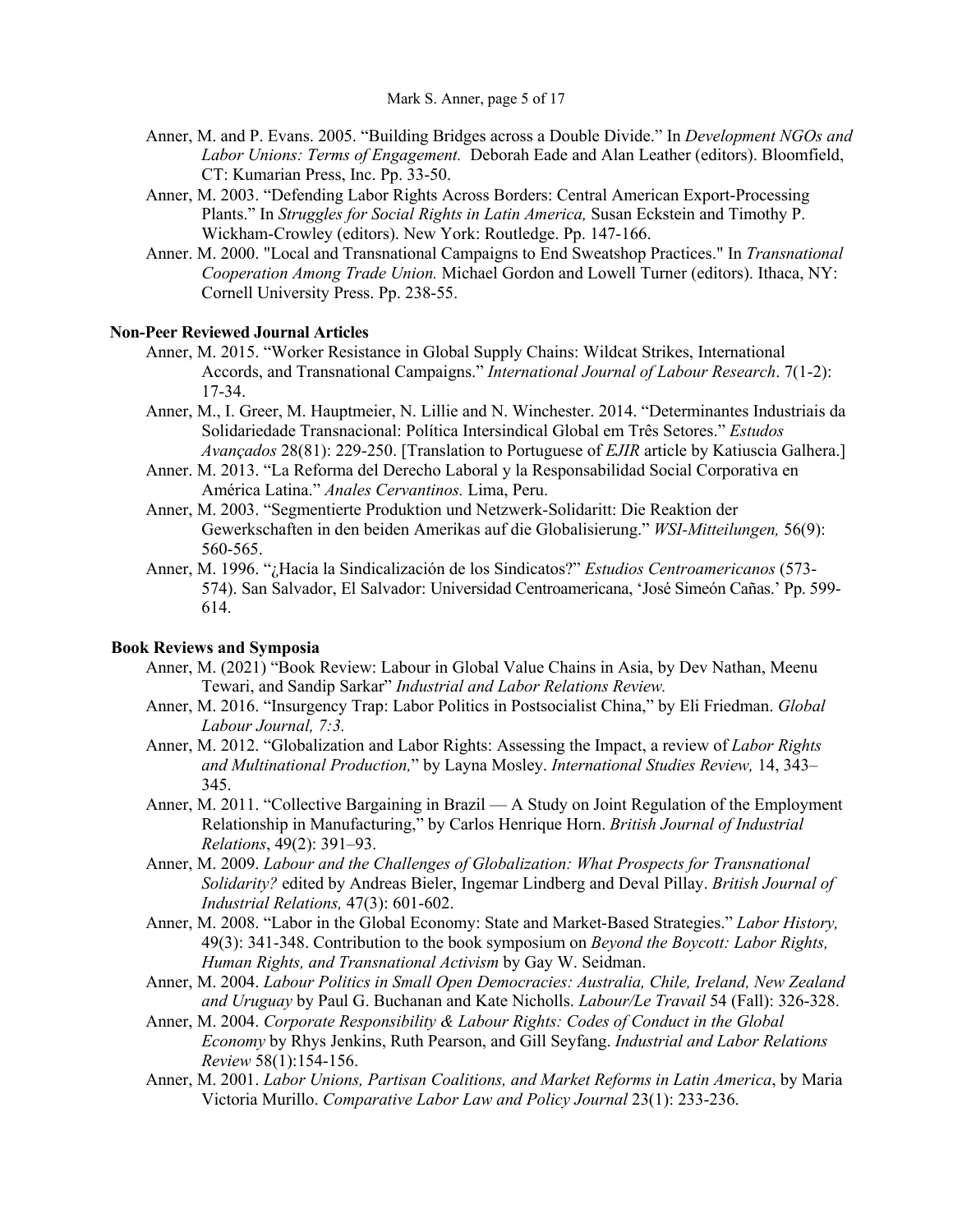Mark S. Anner, page 6 of 17

#### **Published Reports**

- Anner, M. (2021). "What Difference Does a Union Make? Banana Plantations in the North and South of Guatemala." Center for Global Workers' Rights.
- Anner, M. (2020). "Abandoned? The Impact of COVID-19 on Workers and Businesses at the Bottom of Global Garment Supply Chains." Center for Global Workers' Rights.
- Anner, M. (2020). "Leveraging Desperation: Apparel Brands' Purchasing Practices During COVID-19." Center for Global Workers' Rights.
- Anner, M. 2019. "Sourcing Dynamics, Workers' Rights, and Inequality in Garment Global Supply Chains in India." Center for Global Workers' Rights (CGWR), Pennsylvania State University.
- Anner, M. 2018. "Binding Power: The Sourcing Squeeze, Workers' Rights, and Building Safety in Bangladesh Since Rana Plaza." Center for Global Workers' Rights (CGWR), Pennsylvania State University.
- Anner, M. 2017. "Wildcat Strikes and Better Work Bipartite Committees in Vietnam: Toward an Elect, Represent, Protect and Empower Framework." Better Work Discussion Paper #24. International Labour Office.
- Anner, M., and J. Bair. 2016. "The Bulk of the Iceberg: A Critique of the Stern Center's Report on Worker Safety in Bangladesh." Center for Global Workers' Rights (CGWR), Pennsylvania State University.
- Anner, M. 2015. "Stopping the Race to the Bottom: Challenges for Workers' Rights in Supply Chains in Asia." Berlin: Friedrich Ebert Stiftung.
- CGWR & WRC. 2015. "Unholy Alliances: How Employers in El Salvador's Garment Industry Collude with a Corrupt Labor Federation, Company Unions and Violent Gangs to Suppress Workers' Rights." Washington, D.C. and University Park, PA: Center for Global Workers' Rights and Worker Rights Consortium. January 22.
- Kuruvilla, S., M. Anner, C. Erickson, M. Amante, R. Ofreneo and I. Ortiz. 2000. *Globalization and Employment Relations in the Philippines*. Bangkok, ILO Regional Office for Asia and the Pacific.
- Anner, M. 1998. *La Maquila y El Monitoreo Independiente en El Salvador*. Grupo de Monitoreo Independiente de El Salvador (GMIES).

#### **EXTERNAL GRANTS**

| Anner, M. S., Grant, "Promoting Worker Rights in the Global Supply Chain,"<br>Solidarity Center/National Endowment for Democracy, Total awarded: | $2021$ -present |
|--------------------------------------------------------------------------------------------------------------------------------------------------|-----------------|
| \$75,000.00.                                                                                                                                     |                 |
| Anner, M. S. (Principal Investigator), Contract, 100% credit, "Strawberry Global                                                                 | 2020-2021       |
| Supply Chains in Mexico and Analysis of Five Sectors in Four Countries,"                                                                         |                 |
| Solidarity Center. Total awarded: \$35,000.00.                                                                                                   |                 |
| Anner, M. S. (Principal Investigator), Grant, 60% credit, "Supporting and Scaling                                                                | 2019-2020       |
| Worker Organizing in Global Supply Chains," Open Society Foundations. Total                                                                      |                 |
| awarded: \$200,000.00.                                                                                                                           |                 |
| Anner, M. S. (Principal Investigator), Contract, 100% credit, "Working Conditions                                                                | 2019-2021       |
| and Prospects for Organizing in the Guatemalan Banana Sector," Solidarity                                                                        |                 |
| Center, Nonprofit Foundations. Total awarded: \$35,000.00.                                                                                       |                 |
| Anner, M. S. (Principal Investigator). 100%, "The Palm Oil Supply Chain in                                                                       | 2018-2019       |
| Colombia: Working Conditions, Firm Interactions and the Distribution of Value                                                                    |                 |
| Along the Chain." Solidarity Center. Total awarded: USD 35,000.                                                                                  |                 |
| Anner, M. S. (Principal Investigator). 100%, "Sourcing Dynamics, Workers Rights,                                                                 | 2017-2019       |
| and Inequality in Garment Global Supply Chains in India," Ford Foundation,                                                                       |                 |
| Total awarded: \$230,000.00.                                                                                                                     |                 |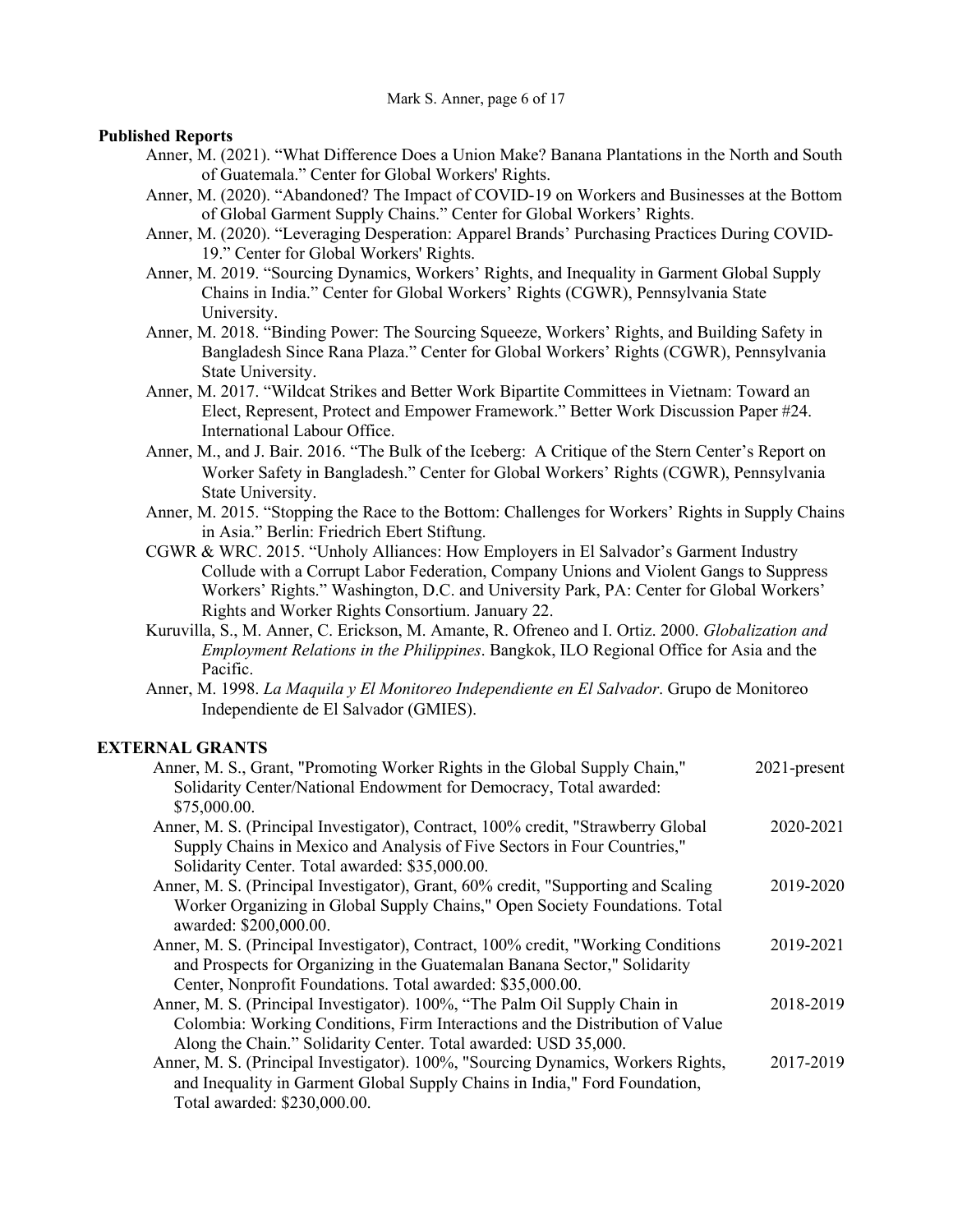| Anner, M. S. (Principal Investigator). 100%. "Workers' Rights in Wine and Olive    | 2017-2019 |
|------------------------------------------------------------------------------------|-----------|
| Oil Global Supply Chains in Morocco," Solidarity Center. Total awarded:            |           |
| \$60,000.                                                                          |           |
| Anner, M. S. (Principal Investigator). 100%, "Exploratory Research on Sourcing     | 2017      |
| Dynamics and Workers' Rights in the Indian Apparel Export Sector," Institute       |           |
| of International Education, Associations, Total awarded: \$17,787.00.              |           |
| Anner, M. (Principal Investigator). 100%, "The Context & Framework for             | 2016-2017 |
| Sustainable Sourcing: Sourcing Dynamics in the Bangladesh RMG Sector,"             |           |
| Netherlands Embassy Dhaka, Bangladesh, Total awarded: \$11,511.00.                 |           |
| Anner, M. S. (Principal Investigator), "Global Workers' Rights Data Collection and | 2014-2015 |
| Dissemination Project, Phase 2," International Labour Organization. Total          |           |
| awarded: \$80,000.00.                                                              |           |
| Anner, M. S. (Principal Investigator), "Global Workers' Rights Data Collection and | 2013      |
| Dissemination Project, Phase I," International Labour Organization, Total          |           |
| awarded: \$29,000.00.                                                              |           |
| Anner, M. S. (Principal Investigator). 100%, "Sloan Industry Studies Fellowship,"  | 2010-2012 |
| Alfred P. Sloan Foundation, Total awarded: \$45,000.00.                            |           |
| Anner, M. S. (Principal Investigator). Fellowship. 100%, "SSRC-IDRF Book           | 2009      |
| Fellowship," Social Science Research Council (SSRC). [Professional editing         |           |
| support; no direct monetary award]                                                 |           |
| Anner, M. S. (Principal Investigator). Sponsored Research, "W.E. Upjohn Institute  | 2007      |
| for Employment Research," W.E. Upjohn Institute, Nonprofit Foundations.            |           |
| Total requested: \$5,000.00. Total awarded: \$5,000.00.                            |           |
| Anner, M. S. (Principal Investigator). 100%. "SSRC-IDRF Dissertation               | 2001-2002 |
| Fellowship," Social Science Research Council (SSRC). \$16,349.                     |           |

#### **SELECTED CONFERENCE PAPERS AND INVITED PRESENTATIONS**

- 2022. Anner, M. S., Capitalism & Contention Conference, New York University (NYU), virtual, "Labor Control and Worker Resistance in Global Supply Chains." (February 26.)
- 2021. Anner, M. S., EU-NGO Human Rights Forum, Rebuilding Better a human rights-based recovery from the pandemic, European Union (EU), virtual, "Economic, social and labour rights: Addressing burning inequalities and enhancing social protection: how to better promote and implement economic and social rights in the post-COVID recovery." (December 8)
- 2021. Anner, M. S., Webinar on Living Wages, Dutch Trade Unions (CNV, FNV) and Fairtrade, virtual, "Achieving Living Wages in Global Supply Chains." (December 6.)
- 2021. Anner, M. S., Fenix Stakeholder Roundtable, Fenix (Garment Manufacturer), virtual, "The Squeeze on Workers' Rights in Global Supply Chains, the promise of Global Binding Agreements and Inclusive Collective Bargaining." (November 23).
- 2021. Academic expert. OECD and ILO "Global Deal Annual High-Level Social Dialogue Forum," October 11-14. Lead speaker ("scene setting") on panel with government ministers, employer representatives, and global union leaders.
- 2021. "Consultant for the U.S. Department of State on Central America migration." Event included 90 attendees from all levels of the Executive Branch. August.
- 2021. Speaker. "Contesting Social Responsibilities: The Manager versus 'the Rest of the World'?", Academy of Management, Annual Meeting, August 5-9.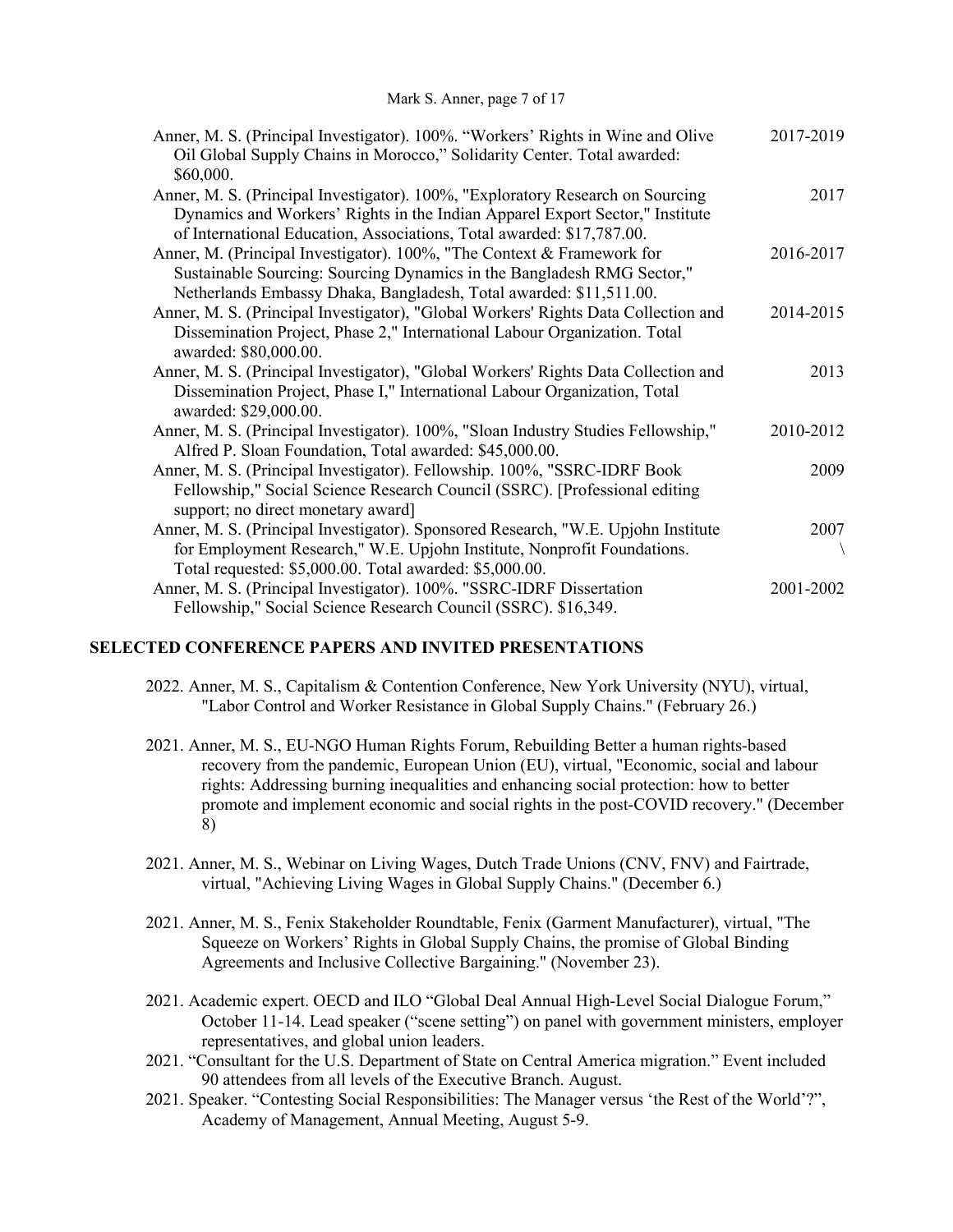- 2021, 10th International Labour and Employment Relations Association (ILERA) Regional Congress of the Americas, ILERA, Canadian Industrial Relations Association (CIRA), Ryerson University Ted Rogers School of Management, Zoom [International audience], "What now for workers and enterprises in global supply chains?." (June 26, 2021).
- 2021, Time to Pause, TEDxPSU, Zoom, "Defending Workers' Rights, From Trauma to Empowerment." (March 6, 2021).
- 2021, Annual Conference of the Israeli CSR Society, Israeli CSR Society, Zoom [Israeli audience], "The CSR Challenge: The Intensification of the Global Supply Chain Squeeze on Manufacturers and Workers in Times of Covid." (February 1, 2021).
- 2021, The Union Difference in Guatemala Banana Plantations, Solidarity Center, Zoom [International audience], "What Difference Does a Union Make? Banana Plantations in the North and South of Guatemala." (January 27, 2021).
- 2021, 10th International Labour and Employment Relations Association (ILERA) Regional Congress of the Americas, Canadian Industrial Relations Association (CIRA), Ryerson University Ted Rogers School of Management, Zoom [International audience], "Evolving Systems of Labor Control and Patterns of Worker Resistance in Agricultural Global Supply Chains: A Case Study of the Banana Sector in Guatemala." (June 26, 2021).
- 2021, Speaker series, Human Rights Society, Penn State Law and the School of International Affairs, Zoom, "Labor and the Garment Industry." (March 4, 2021).
- 2021, Labor and Human Rights in Global Value Chains: The Status Quo and Strategies for the Future, Friedrich-Ebert-Stiftung (FES) and European Center for Constitutional and Human Rights (ECCHR), Zoom [International audience], "Taking Stock – Current Developments, Strategies and Challenges." (February 25, 2021).
- 2021, Speaker series, Center for Business Sustainability, SMEAL, PSU, Zoom [Penn State audience], "Global Supply Chains, COVID-19 and the Sustainability Challenge in Apparel." (January 27, 2021).
- 2021, Presentation of Report Findings, Sindicato de Trabajadores Bananeros de Izabal (SITRABI) [Banana Workers' Union of Izabal, Zoom [Guatemalan audience], "Que diferencia hace un sindicato? Fincas bananeras en el norte y sur de Guatemala [What difference does a union make? Banana plantations in the north and south of Guatemala." (December 17, 2020).
- 2021, The Fashion Initiative Academic Consortium, The New Fashion Initiative, Zoom, "Sustainability and Workers' Livelihoods, Pre-Covid and Now." (November 20, 2020).
- 2021, Fair Wear Supplier Webinar, Fair Wear Foundation, Zoom, "Impact of the Covid-19 Crisis onGarment Factories and Workers in Bangladesh." (November 2020).
- 2021, Roundtable on Covid and Garment Workers, Clean Clothes Campaign (CCC), Zoom, "Leveraging Desperation: Apparel Brands' Purchasing Practices During Covid-19." (October 28, 2020).
- 2021, Solidarity Center speaker series, Solidarity Center, Zoom, "Squeezing Workers' Rights in Global Supply Chains: Historic Trends and in the Context of Covid." (October 23, 2020).
- 2021, Building a Sustainable Supply Chain, Penn State Executive Programs, Sustainability in the supply chain program, Zoom, "Deep Supply Chain, Labor and Human Rights, and Working with NGOs and the Social Sector." (September 2020).
- 2021, Workers' Voices: The impact of Covid-19 on garment workers, Fostering and Advancing Sustainable Business and Responsible Industrial Practices in the Clothing Industry in Asia (FABRIC); GiZ, Zoom, "The Impact of Covid-19 on Garment Workers: Big Picture Trends." (July 14, 2020).
- 2021, WOW Webinar COVID 19: Homeworkers working for global/domestic supply chains, Women in Informal Employment: Globalizing and Organizing (WIEGO), Zoom, "Squeezing Workers inGlobal Supply Chains." (July 9, 2020).
- 2021, Faculty Discussion Series on COVID-19, College of the Liberal Arts, Penn State, Zoom, "The Impact of COVID-19 on Garment Workers at the Bottom of Supply Chains." (June 2, 2020).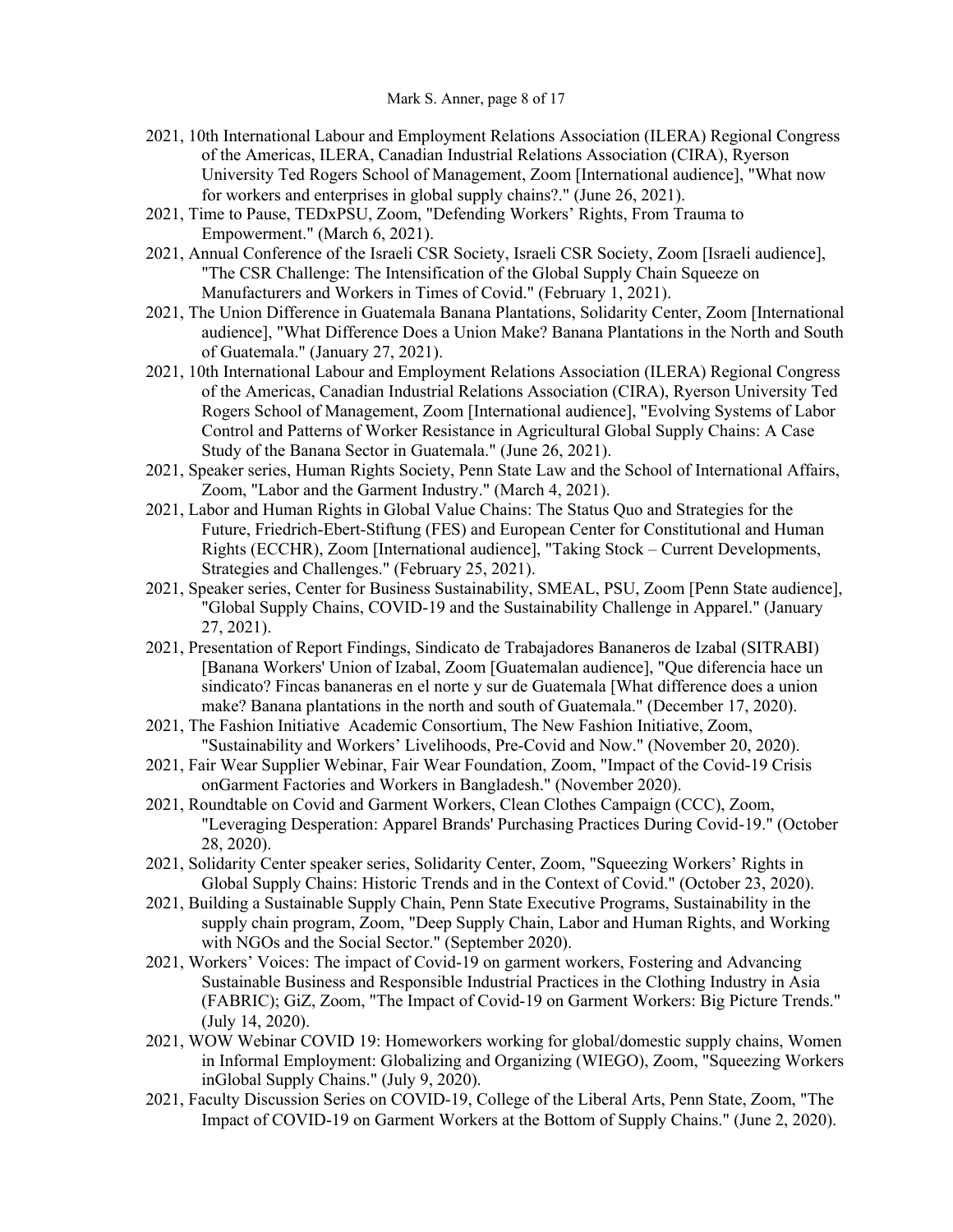- 2021, WageIndicator-CELSI webinar, Central European Labour Studies Institute, Zoom [International audience], "Commentary of WageIndicators." (January 15, 2021).
- 2020, 10th International Labour and Employment Relations Association Asian Regional Congress University of the Philippines Diliman, ILERA/University of the Philippines Diliman, Zoom [International audience], "The digital squeeze  $&$  worker voice in garment global supply chains: Bangladesh in comparative perspective." (December 4, 2020).
- 2020, FMM 24th annual conference: The Corona Crisis: Macroeconomic Implications and Policies for Sustainable Recovery, Forum for Macroeconomics and Macroeconomic Policies (FMM), the research network of the German-based Macroeconomic Policy Institute (IMK) of Hans-Böckler-Foundation, Zoom, "The Impact of Covid-19 on Manufacturers and Workers at the Bottom of Garment Global Supply Chains ." (October 30, 2020).
- 2020, Duke Webinar Series: impact of Covid-19 on global supply chains, Duke University Center for International & Global Studies, Zoom, "COVID Disruptions to the Apparel Supply Chain: Focus on Bangladesh." (June 2, 2020).
- 2020, ITCILO E-Academy on Social Dialogue and Industrial Relations, International Training Centre of the International Labour Organization, Turin, Zoom, "GSC and the impact of purchasing practices on workers, employers and Industrial Relations in the Global South." (November 23, 2020).
- 2020, Speaker Series, Global Development Institute (GDI) Manchester University, UK, Zoom [British audience], "Impact of the Covid-19 Crisis onGarment Factories and Workers in Bangladesh." (November 18, 2020).
- 2020, Speaker Series, Norwegian Confederation of Trade Unions, Zoom [Norwegian audience], "US Elections:What happened, and what are the implications for trade unions and workers?." (November 11, 2020).
- 2020, Graduate Student Seminar Class, Dartmouth College, Zoom, "The Impact of Covid-19 on Manufacturers and Workers at the Bottom of Garment Global Supply Chains ." (November 6, 2020).
- 2020, Speaker Series, Law School, Pontifical Catholic University of Peru, Zoom, "El Impacto del Covid-19 en las Redes Globales de Suministro[Impact of Covid-19 on Global Supply Chains]." (November 5, 2020).
- 2020, Speaker Series, Maquila Solidarity Network, Worker Rights Consortium, and Solidarity Center, Zoom [Central American audience], "El Impacto de Covid en la Maquila, y Estrategias de Cambio [Impact of Covid on the Maquila Sector, and Strategies for Change." (September 17, 2020).
- 2020, Impact of Covid 19 on the global supply chain, Centre for Entrepreneurship Development (CED), BRAC University, Bangladesh, Zoom, "Mapping MNC Responses to Covid-19." (July 20, 2020).
- 2020, Graduate Student Seminar, New School, New York City, Zoom, "Squeezing Workers' Rights in Global Supply Chains: Rana Plaza 7 years later." (March 11, 2020).
- 2019: Paper presentation. "Governing Supply Chains and the Role of the International Labour Organization (ILO)." International Symposium on Globalization and Social Justice: A Century of ILO Action, 1919-2019. Paris, France, July.
- 2019: Invited paper presentation. "Four Strategies for Addressing Workers' Rights in Global Value Chains." International workshop on Justice and Labor Rights in the Global Era. Zichron Yaakov, Israel, June.
- 2019: Plenary presentation. "The Global Labour Indicators: A Tool for Worker Movements." Global Labour University Annual Conference. Berlin, Germany, March.
- 2019: Invited talk. "Sourcing Dynamics, Workers' Rights, and Inequality in Garment Global Supply Chains in India" Research report back, Ford Foundation, Delhi, India, March.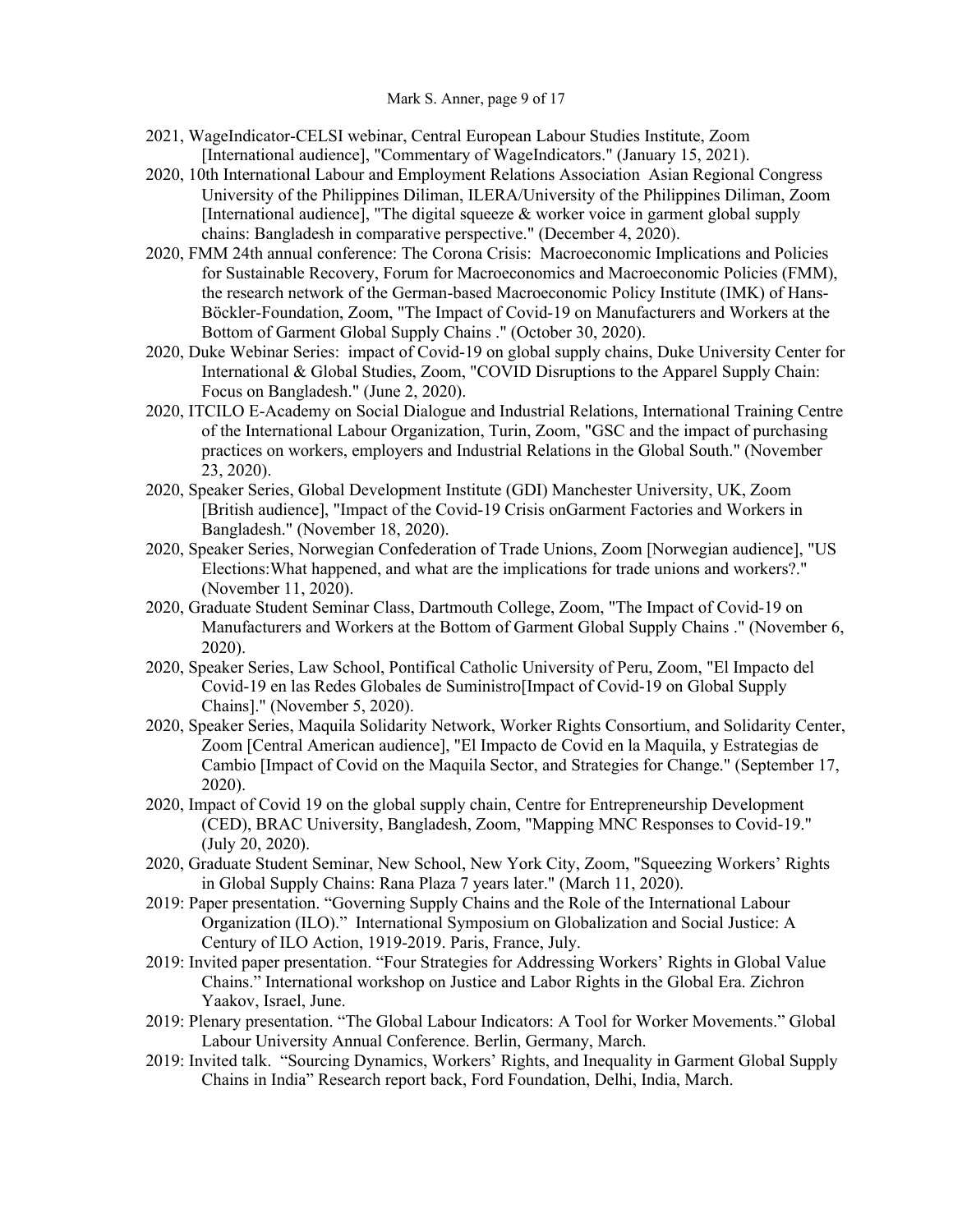#### Mark S. Anner, page 10 of 17

- 2019. Invited talk. "Challenges and Opportunities for Labor in Latin America." Strategic Deliberation A Just Future of Work: Worker Rights, Informality & Labor Movements, Open Societies Foundation. London, UK, January.
- 2018. Invited presentation: "Social Responsibility in Global Supply Chains: Where do we go from here?," Workshop: From social auditing to human rights due diligence, Clean Clothes Campaign (CCC) and Business & Human Rights Resource Centre, Brussels, Belgium.
- 2018. Plenary presentation: "The Future of Work and Addressing the Challenges Facing Workers in an era of Rightwing Populism." Global Labour University Annual Conference, Campinas, Brazil.
- 2018. Invited presentation. "Purchasing Practices and Workers' Rights in Garment Global Supply Chains." International Labour Organization Research Department Speaker Series. Geneva, Switzerland.
- 2018. Paper presentation. "The Price and Sourcing Squeeze in Global Supply Chains and their impact on Working Conditions & Workers' Rights." 114th American Political Science Association (APSA) Annual Meeting & Exhibition, Boston.
- 2018. Paper presentation. "Employment Relations in Latin America." XXXVI International Congress of the Latin American Studies Association (LASA). Barcelona, Spain
- 2018. Plenary presentation. "The Global Supply Chain 'Sourcing Squeeze' in the Apparel, and its Impact on Work and Employment Relations in the Emerging Market Economies." International Labour and Employment Relations Association (ILERA), World Congress, Seoul, South Korea.
- 2018. "Researching Workers' Rights in Global Supply Chains: New Approaches and Challenges." *Regional Global Labour University Alumni Workshop*. IMT, Universidad Nacional, Buenos Aires, Argentina.
- 2018. "Labour Control Regimes, Worker Resistance, and Social Upgrading in Global Supply Chains." *Global Value Chains – Economic and Social Upgrading,* Berlin School of Economics and Law. Berlin, Germany.
- 2018. "Las Empresas Multinacionales, Las Cadenas Mundiales de Suministro y los Derechos Laborales." [English Translation: "Multinational Enterprises, Global Supply Chains, and Labor Rights."] *Empresas Multinacionales y Derechos Humanos: Puntos de Conexión: Seminario International.* Universidad de Alcalá, Spain.
- 2017. "Six Rules for a Sustainable Future of Work with Dignity." *The Future of Work We Want.*  ACTRAV- ILO Symposium. Geneva, Switzerland.
- 2017. "Research Notes on Garment Global Supply in India and Bangladesh." *Presentation at Institute for Human Development.* Delhi, India.
- 2017. "The Sourcing Squeeze in Garment Global Supply Chains." *5th Conference on Regulating Decent Work.* ILO, Geneva, July 3-5, 2017.
- 2016. "Stopping the Race to the Bottom: Challenges for Workers' Rights in Supply Chains in Asia." Paper presented at the Workshop: *Core Labour Standards Plus: Linking Trade and Decent Work in Global Supply Chains in Asia*. Bangkok, March 1-2, 2016.
- 2016. Keynote address. Sustainable Sourcing in the Garment Sector, Embassy of the Kingdom of the Netherlands, Bangladesh, Dhaka, Bangladesh, "Towards Sustainable Sourcing in Garment Global Supply Chains." (September 29, 2016). International.
- 2015. "Labor Control and Worker Resistance in Global Supply Chains." Video conferencing presentation at the *International Conference: Labour Questions in the Global Sou*th, Centre for Economic Studies and Planning and the Centre for Informal Sector and Labour Studies, Jawaharlal Nehru University, November 18-20, 2015.
- 2015. "New Workers' Strategies in Global Supply Chains." Presentation at the conference, *The Great Transformation of Work,* Adapt. Bergamo. November 6-7, 2015.
- 2015. "Climbing to the Top, or Racing to the Bottom?" Conference, *Re-Thinking Asia Dialogue*, Friedrich Ebert Stiftung, Tutzing, Germany, November 2-3, 2015.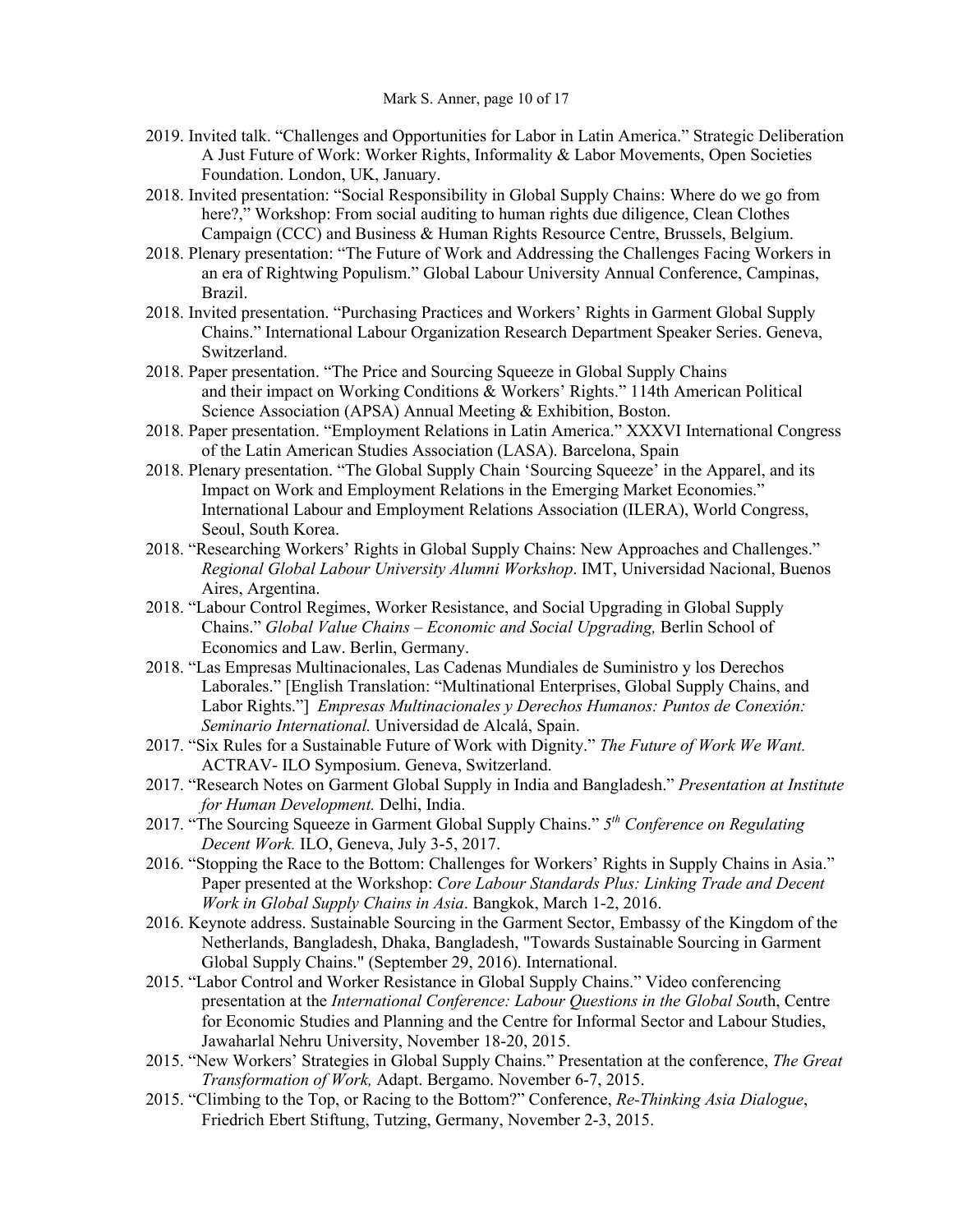- 2015. "Trade Union Rights in Law and Practice." Global Labour University Conference, "Sharing the Gains: Containing Corporate Power." Washington, DC: September 30 – October 2.
- 2015. "Upgrading and Downgrading in Global Supply Chains." Video conference participation in Trade Union Strategies for Workers´ Rights in the Global Supply Chains of Multinational Companies. Turin, Italy: September 14, 2015.
- 2015. "Worker-Management Committees [PICCs], Wildcat Strikes, and Better Work in Vietnam. 4th Conference of the Regulating for Decent Work Network, *Developing and Implementing Policies for a Better Future at Work*. Geneva, Switzerland: July 8-10.
- 2015 (co-presentation with Jennifer Bair). "Sourcing, Pricing, and Workers' Rights: Bangladesh in Comparative Perspective." Bangladesh Development Conference, *Transformation Challenges and Opportunities for Bangladesh Garment Industry*. Harvard University, Boston: June 5-6.
- 2015. "Wildcat Strikes and Worker-Management Committees in Vietnam: Labor's Push from Below for Voice." Paper presentation SASE Conference, *Inequality in the 21st Century*. London: July 2-4.
- 2015. "Strikes and Worker-Management Committees in the Vietnam Garment Sector." Video Conference participation, *International Conference on Labor Relations and Dispute Resolution,* Ton Duc Thang University*,* School of Labor Relations and Trade Union. Ho Chi Minh City: March 26-28.
- 2015. "Social Downgrading and Worker Resistance in Apparel Global Values Chains." Paper presentation at the Latin American Studies Association Annual Congress. San Juan, Puerto Rico: May 27-30.
- 2015. "Labor control regimes and worker resistance in global supply chains." Paper presentation at the Labor Employment Relations Association 67<sup>th</sup> Annual Meeting. Pittsburgh: May 28-31.
- 2015. "Workplace Organizations without Workers' Rights? The Limits of CSR in Labor Repressive Regimes." Video workshop presentation, *Combining Public & Private Labor Standards Protections.* Boston, MA: March 12.
- 2014. "Wildcat Strikes and Worker Voice in Vietnam's Apparel Export Sector." Paper presented at the Labor and Employment Relations Association annual meeting. Portland, OR. May 29- June 1.
- 2014. "The Failed Promise of Export-Led Growth and Transnational Activist Campaigns in Central America." Paper presented at the Latin American Studies Association congress. Chicago, IL. May 21-25.
- 2014. Invited paper presentation. "Combating Inequality in Supply Chains: The Case of the Garment Industry." 9<sup>th</sup> Annual Global Labour University Conference. Berlin, Germany. May 15-17.
- 2014. Invited lecture. "Researching Employment Relations: United States & Vietnam." Faculty of Labour Relations and Trade Unions. Ton Duc Thang University. Ho Chi Minh City, Vietnam. April 24.
- 2014. Invited speaker. "Strikes and Worker Voice in the Vietnam Garment Sector." Better Work, Vietnam. Ho Chi Minh City, Vietnam. April 25.
- 2014. Conference Paper Presentation. "Labor Control & Local and Transnational Resistance in the Global Apparel Industry" Labour and transnational action in times of crisis: from case studies to theory, Centre for Advanced Study, University of Oslo, Oslo, Norway, February 28, 2014.
- 2014. Invited Guest Lecture/Paper Presentation. "Workers, Unions, and Wildcat Strikes in Vietnam." School of Industrial Relations Speaker Series, Cornell University, Ithaca, New York, February 4.
- 2013. Invited Paper Presentation. "Multinational Companies, Global Profit Maximization Strategies, & Trade Union Counter Strategies." Income Inequality, Labour Market Institutions and Workers' Power Conference. Bureau for Workers' Activities ACTRAV/ILO, Geneva, Switzerland. December 12.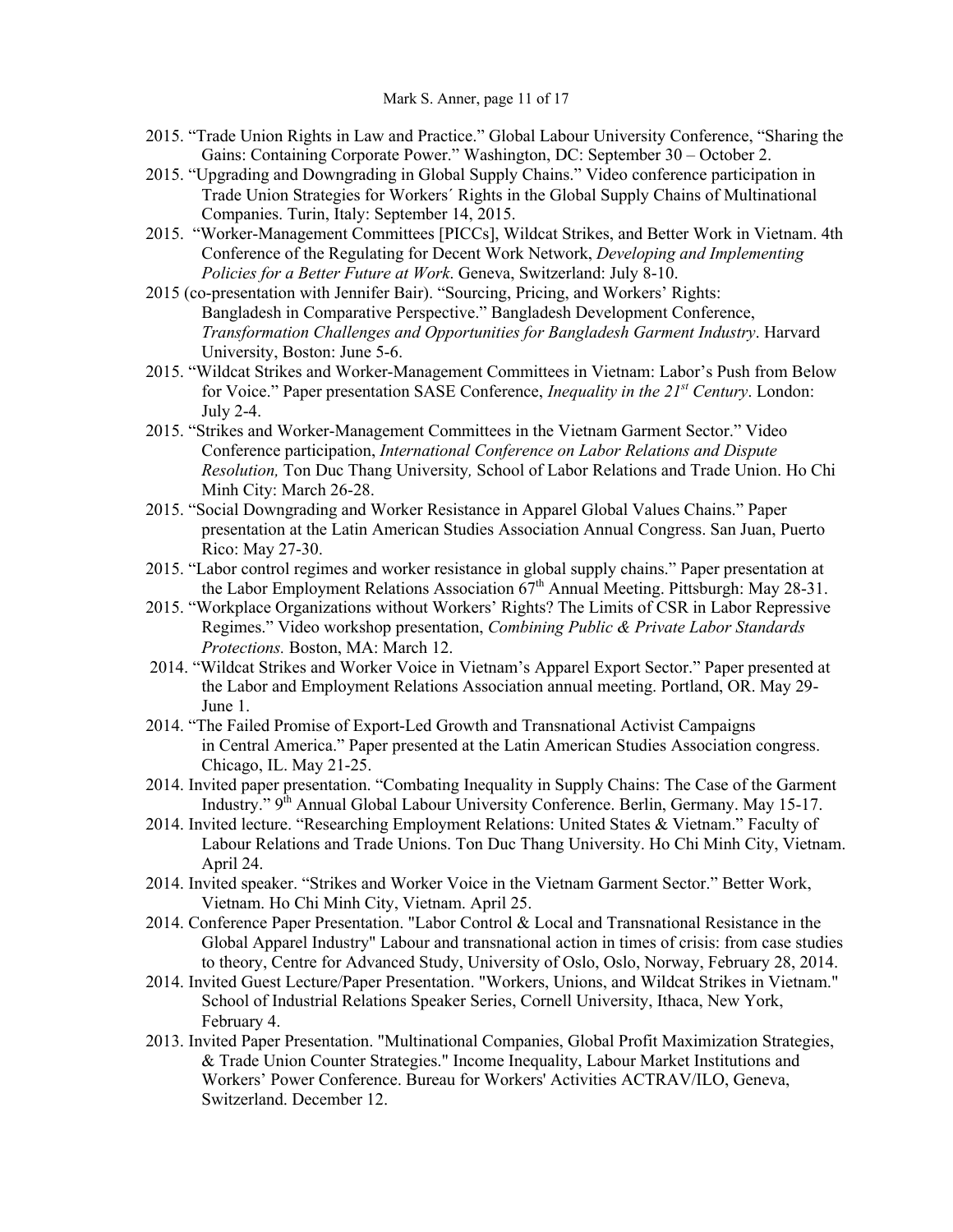- 2013. Invited Guest Lecture. "Strikes and Worker Voice in Vietnam." *Better Work* Lunch Bag Speaker Series, Better Work, Geneva, Switzerland, Invited. December 5.
- 2013. Invited Guest Lecture/Paper Presentation. "Toward Decent Work in Global Supply Chains through Buyer Responsibility Agreements?" Decent Work Forum, International Labour Organization. Geneva, Switzerland. December 4.
- 2013. Invited Presentation. "Freedom of Association in Apparel Global Supply Chains," Global Meeting on Freedom of Association and Collective Bargaining, DECLARATION, International Labour Organization. Turin, Italy. November 27.
- 2013. Invited Guest Lecture. "Labor Control and Resistance in the Global Apparel Industry." INWORK Speaker Series, International Labour Organization, Geneva, Switzerland, November 13.
- 2013. Invited Guest Lecture. "Workers' Rights: Patterns of Violations, Causes, and Potential Solutions." Nordic Delegation to the ILO, International Labour Organization, Geneva, Switzerland, October 28.
- 2013. Invited Conference Presentation. "Multinational Corporations and Economic Inequality in the Global South: Causes, Consequences, and Countermeasures." Combating Inequality Workshop, Global Labour University, Tata Institute of Social Sciences. Mumbai, India. September 30.
- 2013. Invited speaker. "Studying Two Logics of Labor Organizing in the Global Economy: A Mixed Methods Approach." PhD Student Workshop, Kassel University, Kassel, Germany. August 18.
- 2013. Invited Conference Presentation. "Analyzing Micro and Macro Sources of Worker Power in Global Production Networks." Labour Relations and Power in Global Production Networks – Conceptual and Methodological Challenges, Kassel University, Kassel, Germany. August 15.
- 2013. Paper Presentation. "Vietnam's Strike Wave," ASA Mini-Conference Labor and Global Solidarity – The US, China and Beyond, American Sociological Association, New York, NY, peer-reviewed/refereed. August 12.
- 2013. Invited presentation. "Towards Joint Liability in Global Supply Chains: Root Causes of Labor Violations in International Subcontracting Networks." Rockefeller Foundation Workshop*; Achieving Workers' Rights in the Global Economy*. Bellagio, Italy. July 2-6.
- 2013. Invited presentation. "Workers' Rights in Apparel Supply Chains." Workshop on International Labour Standards. Berlin, Germany. June 27-28.
- 2013. "Sweatshops, Adidas, Penn State & Buyer Responsibility Agreements." Paper presented at the Labor Research and Action Network, annual meeting. Washington, DC. June 18-19.
- 2013. "Strikes, Employment Relations Institutions, and Better Work in the Vietnamese Apparel Export Sector." Paper presented at the Labor and Employment Relations Association annual meeting. St. Louis, MO. June 5-9.
- 2013. "Economic Competitiveness and Workers' Rights in Global Value Chains: Central America in Comparative Perspective." Paper presented at the Latin American Studies Association annual congress. Washington, DC. May 29-June 1.
- 2013. "Towards Joint Liability in Global Supply Chains: Root Causes of Labor Violations in International Subcontracting Networks." Paper presented to the UCLA Sociology Department reading group. May 16. Invited presentation.
- 2013. "Solidarity Transformed: Labor Responses to Globalization and Crisis in Latin America." Book presentation to the UCLA Institute for Research on Labor and Employment. June 15.
- 2013. Invited guest speaker/paper presentation. "The Limits of Voluntary Governance Programs: Auditing Labor Rights in the Global Apparel Industry." Paper presented to the University of Minnesota Department of Political Science Speaker Series. April 4.
- 2013. "Worker Agency in Global Value Chains: Progressive and Regressive Strategies." Paper presented at the International Labour Process Conference. Rutgers University. March 18-20.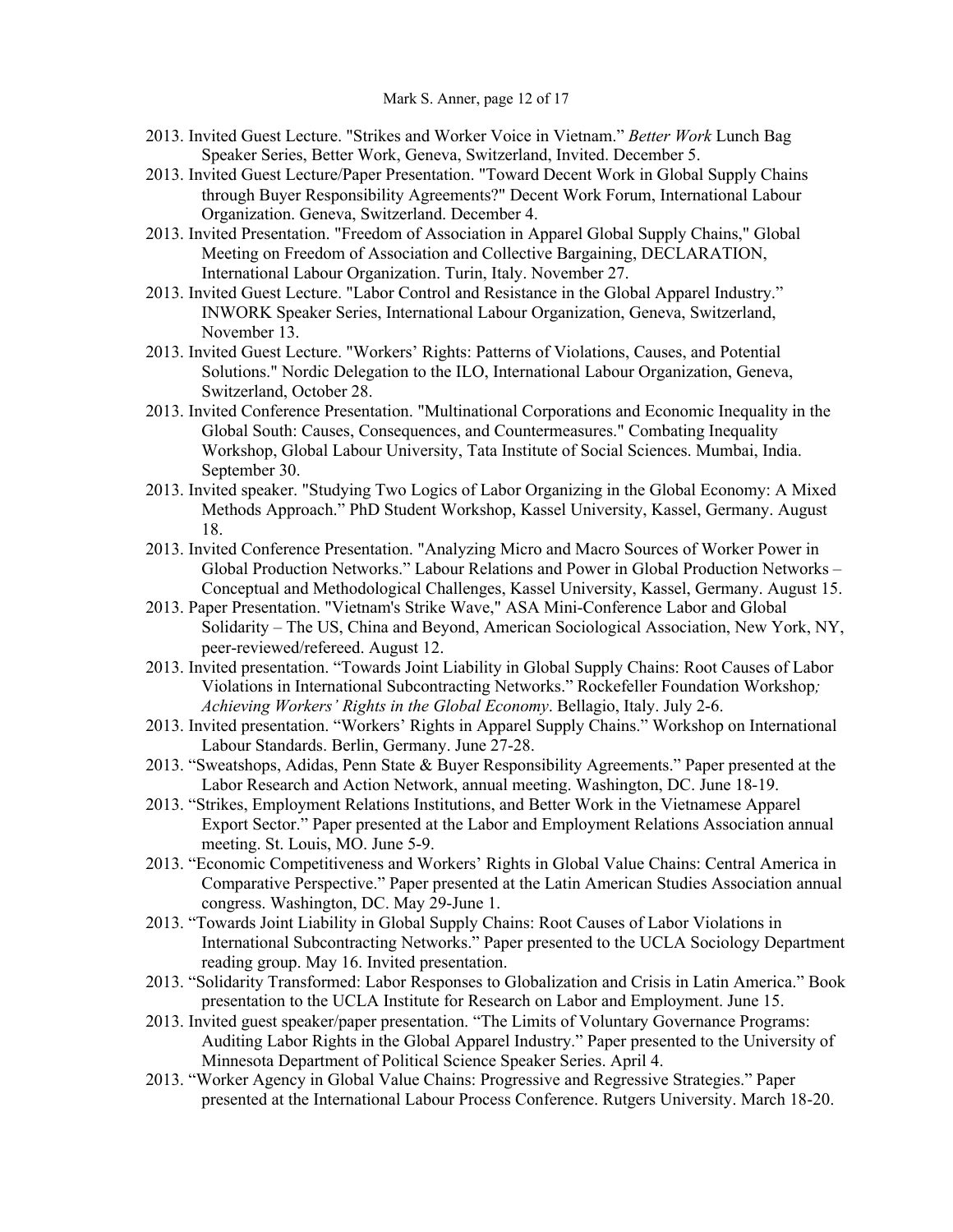#### Mark S. Anner, page 13 of 17

- 2012. Invited paper presentation. "Workers' power in global value chains: Ending sweatshop practices at Russell, Nike and Knights Apparel." Workshop, *New Strategies for Building Transnational Labor Solidarity*. Watson Institute for International Studies. Brown University, Providence, RI, November 9-10.
- 2012. "Economic Competitiveness, Worker Rights, and CSR in the Honduran and Vietnamese Apparel Export Sectors." Presentation at the Global Labour University Alumni School. Campinas, Brazil. September 26-29. Invited presentation.
- 2012. "Auditing Rights at Work in a Global Economy: The Limits of Corporate Social Responsibility." Paper presented that the  $16<sup>th</sup>$  World Congress of the International Labour and Employment Relations Association. Philadelphia, PA. July 2-5.
- 2012. "Buyer Power, Sourcing Strategies and Labor Violations in Global Supply Chains: What can be learned from the history of jobbers agreements in the U.S. apparel industry?" Paper presented at the SASE Mini-Conference: *Regulating Labor and Environment: Beyond the Public-Private Divide.* MIT, Boston, MA. June 29-30.
- 2012. "Precarious Work, Tentative Strategies: Addressing Sweatshop Practices in Global Value Chains." Paper delivered at the International Congress of the Latin American Studies Association (LASA), San Francisco, California. May 23-26.
- 2012. "Economic Competitiveness, Worker Rights, and CSR in the Honduran and Vietnamese Apparel Export Sectors." Paper presented at the Labor and Employment Relations Association (LERA) Annual Meeting, Chicago, January 6-8, 2012.
- 2011. "Auditing Freedom of Association Rights in the Global Apparel Industry" Paper presented to the MIT Institute for Work and Employment Seminar. Cambridge, MA. November 1.
- 2011. "Auditing Freedom of Association in the Global Apparel Industry." Paper delivered at the Industry Studies Association (ISA) Conference. Pittsburgh, PA, May 31 - June 3, 2011.
- 2011. "Regulation, Modular Production, and Auto Union Strategies in Argentina and Brazil." Invited guest lecturer. Sun Yat-sen University, Guangzhou, China, April 13, 2011.
- 2010. "Corporate Social Responsibility and the Challenge of Monitoring Freedom of Association: The Case of the Fair Labor Association." Paper delivered at the International Congress of the Latin American Studies Association (LASA), Toronto, Canada, October 6-9.
- 2010. "Anti-Sweatshop Activism in the Americas: Building North-South and Labor-NGO Alliances." Invited speaker. *Symposium on Trade Union without Borders.* Centre de Recherche Interuniversitaire sur la Mondialisation et le Travail (CRIMT), Montreal, Canada, September 23-25.
- 2010. "Segmented Production, Fragmented Labor: The Impact of International Outsourcing on Unionization and Wages in Central America." Paper presented at the International Labour Process Conference (ILPC), New Brunswick, NJ, March 15-17.
- 2010. "International Financial Institutions and Labor Market Flexibility: The Case of the IMF in Latin America." Invited speaker. Latin American Studies Program (LASP) lecture series. Cornell University, February 8.
- 2010. "The Private Regulation of Labor Rights: Corporate Social Responsibility and Freedom of Association." Paper presented at the Labor and Employment Relations Association (LERA) Annual Meeting, Atlanta, GA, January 3-5.
- 2009. "IMF Conditionality and Labor Relations Transformation in Latin America." Paper delivered at the International Congress of the Latin American Studies Association (LASA). Rio de Janeiro, Brazil, June 11-14.
- 2009. "U.S. Apparel and Auto Global Commodity Chains in Latin America." Invited speaker. *Crisis in the Manufacturing Sector: The Canadian Experience in North American Perspective.* Centre de Recherche Interuniversitaire sur la Mondialisation et le Travail (CRIMT). Montreal, Canada, March 25-26.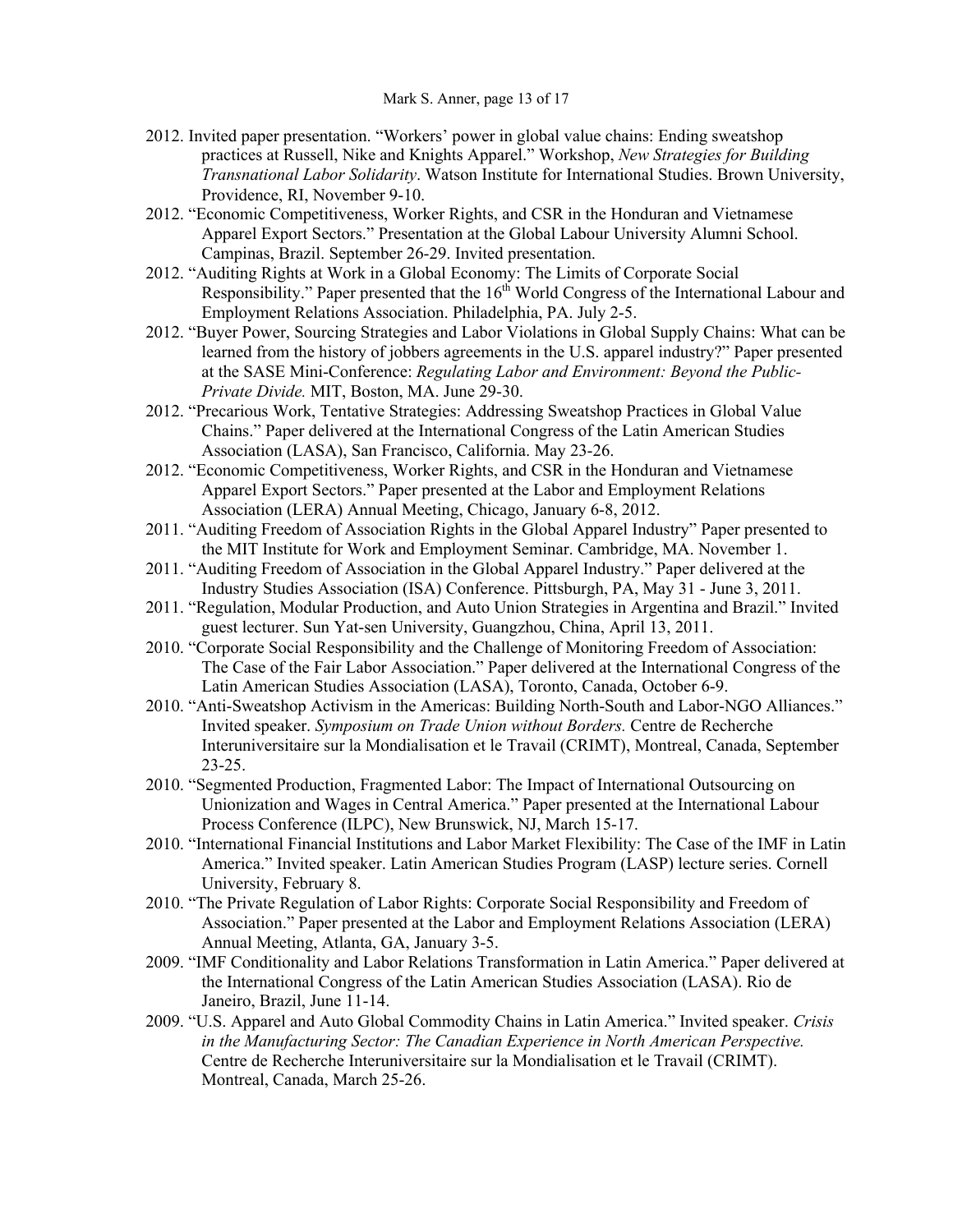- 2009. "The Impact of International Outsourcing on Wages and Unionization in Latin America's Export Processing Zones." Paper presented at the Labor and Employment Relations Association (LERA) Annual Meeting, San Francisco, January 2-5.
- 2008. "Re-examining the Influence of International Organizations on Domestic Politics: The Case of IMF Labor Market Conditionality between 1980 and 2000." Delivered at the Annual Meeting of the American Political Science Association (APSA), Boston, MA, August 28-31. (presented with Teri Caraway.)
- 2008. "Meeting the Challenges of Industrial Restructuring: Labor Reform and Enforcement in Latin America." Delivered at the 2008 Annual Meeting of the Labor and Employment Relations Association (LERA), New Orleans, January 4-6, 2008
- 2007. "Transnational Labor Activism and Domestic Radical Flank Mechanisms in Latin American Export Processing Zones." Paper delivered at the XXVII International Congress of the Latin American Studies Association (LASA), Montreal, Canada, September 5-8.
- 2007. "Segmented Production, Fragmented Solidarity: Exploring the Paradox of Industrial Growth with Wage Stagnation and Union Decline in Developing Countries." Paper presented at the Penn State University Globalization Seminar, March 26.
- 2007. "The Impact of Buyer-Driven versus Produce Driven Commodity Chains on Transnational Labor and NGO Alliance Formation." Paper presented at the Labor and Employment Relations Association (LERA) 59th Annual Meeting, Chicago, IL, January 5-7.
- 2006. "Transnational Activism or Domestic Cross-Class Collaboration? Labor Strategies in the Global Apparel Industry." Paper presented at the Annual Meeting of the American Political Science Association (APSA), Philadelphia, PA, August 30 – September 3.
- 2006. "The Impact of Labor Law Reform in Latin America: When More Protection is not Enough." Paper delivered at the XXVII International Congress of the Latin American Studies Association (LASA), San Juan, Puerto Rico, March 15 – 18.
- 2006. "The Industrial Determinants of Transnational Solidarity: Global Inter-Union Politics in Three Sectors." Paper presented at the Global Companies, Global Unions, Global Research, Global Campaigns, New York City, February 9-11.
- 2006. "The Fourth Tier: International Sources of Employment Relations Transformation." Paper presented at the Labor and Employment Relations Association (LERA) 58th Annual Meeting, Boston, MA, January 5-8.
- 2005. "Labor Law Reform and Industrial Restructuring in Latin America: When More Protection is not Enough." Paper presented at the 101st Annual Meeting of the American Political Science Association (APSA), Washington, D.C., September 1-4.
- 2004. "Between Solidarity and Fragmentation: Labor Responses to Economic Globalization in the Americas." Paper delivered at the 100<sup>th</sup> Annual Meeting of the American Political Science Association (APSA), Chicago, IL. September 2-5.
- 2003. "Between Monitoring and Organizing: International NGO and Union Strategies to End Sweatshop Practices." Paper delivered at the 99<sup>th</sup> Annual Meeting of the American Political Science Association (APSA), Philadelphia, PA. August 28 - 31.
- 2003. "Shaping the Dynamics of Labor Transnationalism: Industrial Structure, the State, and Ideology." Paper delivered at the XXIV International Congress of the Latin American Studies Association (LASA), Dallas, TX. March 27-29.
- 2002. "Domestic Structures, Commodity Chains, and Labor Transnationalism in the Latin American Apparel and Auto Industries" Paper delivered at the 98<sup>th</sup> Annual Meeting of the American Political Science Association (APSA), Boston, MA. August 29 – September 1.
- 2001. "The International Trade Union Campaign for Core Labor Standards in the WTO." Paper delivered at the 2001 Annual Meeting of the American Political Science Association (APSA), San Francisco, CA. August 30 – September 2.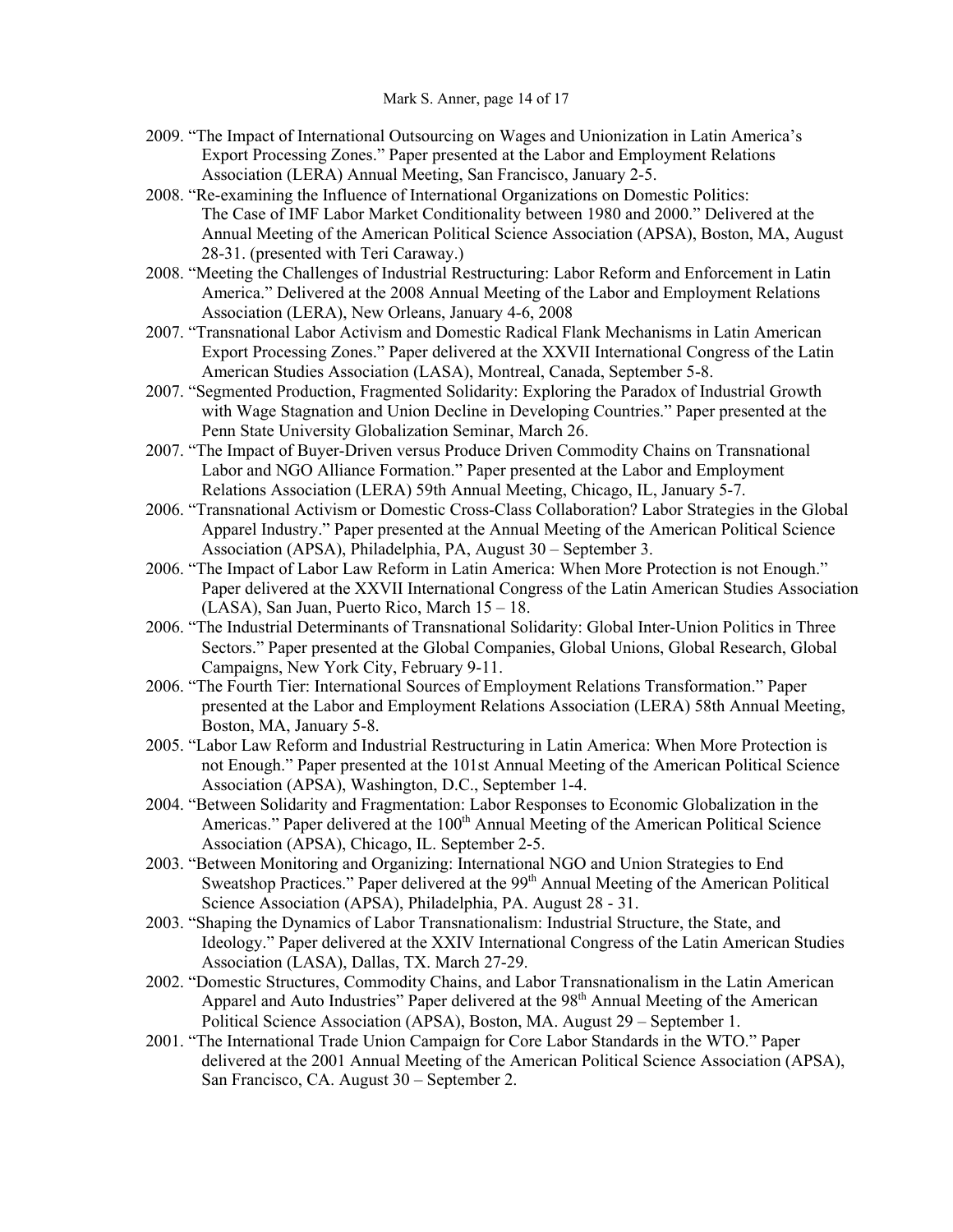- 2001. "Labor Transnationalism and Production Networks in the Americas." Paper delivered at the XXIII International Congress of the Latin American Studies Association (LASA). Washington DC. September 6-8.
- 2001. "The Paradox of Labor Transnationalism: Northern and Southern Trade Unions and the Campaign for Labor Standards in the WTO." Working Paper #2001-03, Transnational Contention Workshop, Cornell University.
- 2000. "The Dynamics and Unanticipated Outcomes of the Anti-Sweatshop Movement." Paper delivered at XXII International Congress of Latin American Studies Association (LASA). Miami, FL. March 16-18.

### **FULL LISTS OF AWARDS AND DISTINCTIONS**

| Liberal Arts Researcher Appreciation Award for Tenth Grant at Penn State.     | 2021        |
|-------------------------------------------------------------------------------|-------------|
| Susan C. Eaton Outstanding Scholar-Practitioner Award, LERA.                  | 2019        |
| Advancing a Global Penn State: Outstanding International Research Award       | 2019        |
| Liberal Arts Researcher Appreciation Award for Fifth Grant at Penn State      | 2018        |
| Liberal Arts Researcher Appreciation Award for 6 years external funding       | 2017        |
| James G. Scoville International/Comparative Best Paper Award, LERA.           | 2013        |
| Luis Aparicio Emerging Scholar Prize, ILERA                                   | 2012        |
| John T. Dunlop Outstanding Scholar Award, LERA.                               | 2011        |
| Schreyer Honors College Award for Excellence in Honors Teaching, Penn State.  | 2010        |
| Penn State University George W. Atherton Award for Excellence in Teaching     | 2010        |
| Winner, Best Paper Competition, Labor and Employment Relations Association    | 2010        |
| Social Science Research Council Book Fellowship                               | 2009        |
| Rock Ethics Institute Faculty Fellowship, Penn State.                         | Spring 2007 |
| Best Dissertation, Honorable Mention, LERA.                                   | 2006        |
| Winner, Peer-review paper competition, Advances in Industrial and Labor       | 2006        |
| Relations/Labor and Employment Relations Association (LERA).                  |             |
| Nomination, Stephen and Margery Russell Distinguished Teaching Award, Cornell | 2004        |
| Social Science Research Council-International Dissertation Research Fellow    | 2001-2002   |

#### **PROFESSIONAL AFFILIATIONS**

| International Labor and Employment Relations Association (ILERA) | Member since 2012 |
|------------------------------------------------------------------|-------------------|
| American Political Science Association (APSA)                    | Member since 2000 |
| Latin American Studies Association (LASA)                        | Member since 1998 |
| Labor and Employment Relations Association (LERA)                | Member since 1998 |

## **EDITORIAL AND ADVISORY BOARDS POSITIONS FOR PEER-REVIEW JOURNALS**

| <b>ILR Review</b>           | $2015$ -present |
|-----------------------------|-----------------|
| Global Labour Journal       | $2015$ -present |
| <i>ADAPT</i>                | $2014$ -present |
| International Labour Review | $2014$ -present |

#### **DEPARTMENT, UNIVERSITY, PROFESSION, AND COMMUNITY SERVICE**

| P&T Committee                              | $2014$ -present |
|--------------------------------------------|-----------------|
| Graduate Committee                         | $2014$ -present |
| AD-14 Department Head Review Committee     | 2012-2013       |
| Mentor, Annual CGWR Post-Doctoral Scholars | 2011-present    |
| Honors Adviser                             | 2008-2012       |
| Tenure-Track Job Search Committee          | 2005-present    |
| Undergraduate Committee                    | 2007-2012       |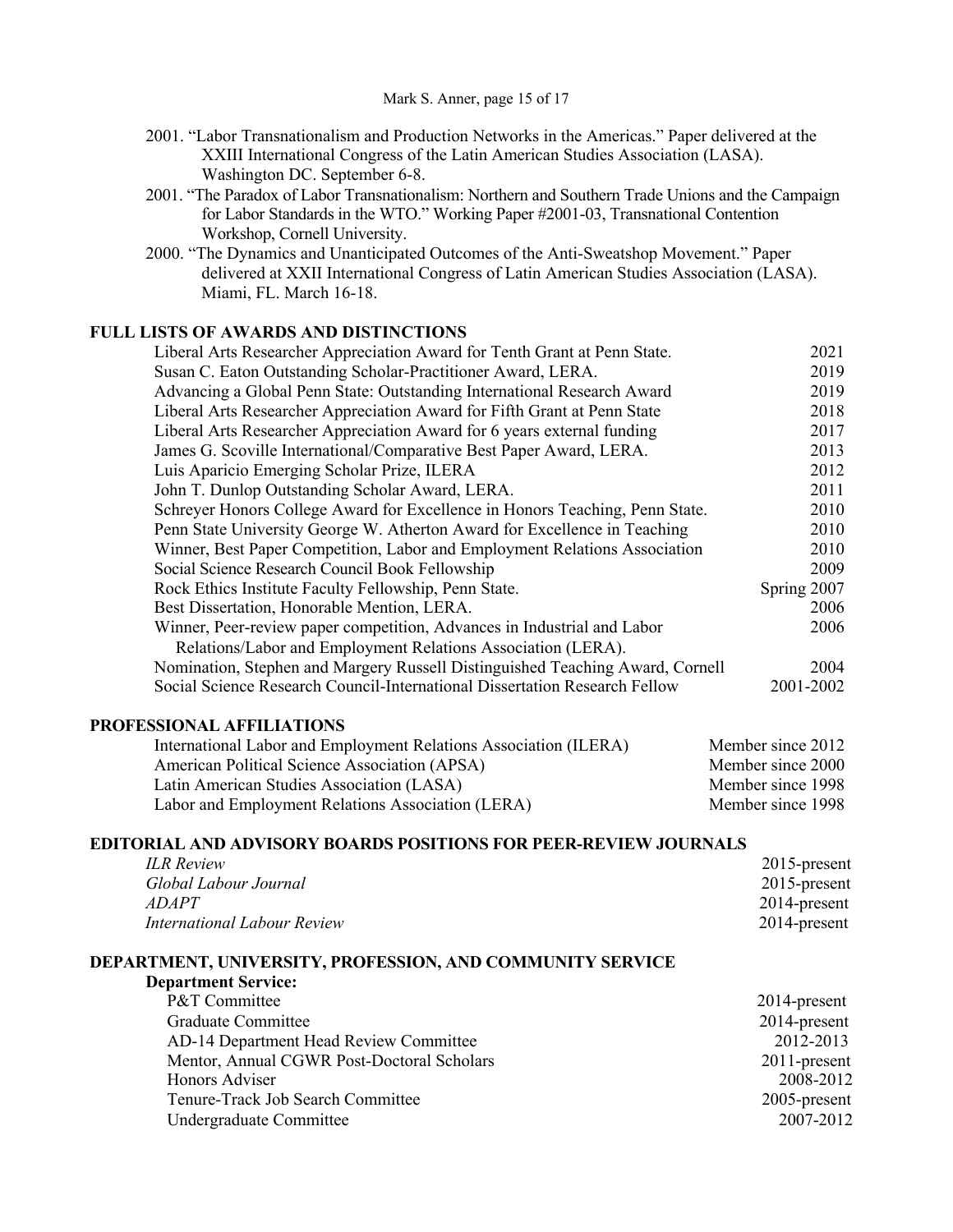Mark S. Anner, page 16 of 17

| Penn State University, College of Liberal Arts                             |                  |
|----------------------------------------------------------------------------|------------------|
| Director, MPS program in Labor and Global Workers' Rights                  | 2014-present     |
| Director, Center for Global Workers' Rights                                | 2012-present     |
| Co-chair, Latino/a, Latin American and Caribbean Studies committee, LiLACS | 2012-2014        |
| Latin American Studies Committee                                           | 2005-present     |
| <b>Penn State University</b>                                               |                  |
| Faculty Adviser, United Students Against Sweatshops                        | 2006-present     |
| <b>Latin American Studies Association (LASA)</b>                           |                  |
| Co-chair, LASA Labor Section                                               | 2012-2013        |
| Labor Section council member                                               | 2006-present     |
| Labor Section, reviewer, best article award                                | 2004, 2006, 2009 |
| Program Track Co-Chair, Labor Studies and Class Relations, Congress        | 2010             |
| <b>American Political Science Association (APSA)</b>                       |                  |
| Labor Project Advisory Committee                                           | 2004-2012        |
| Labor Project, article award committee                                     | 2009             |
| <b>Labor and Employment Relations Association (LERA)</b>                   |                  |
| <b>Editorial Committee member</b>                                          | 2008-2011        |
| <b>International Labor and Employment Relations Association (ILERA)</b>    |                  |
| <b>Executive Committee member</b>                                          | 2018-present     |
| <b>Industrial Studies Association (ISA)</b>                                |                  |
| Early Career Development Committee                                         | 2010-2011        |
| <b>Anonymous Reviewer, Peer Review Journal Articles, for:</b>              |                  |
| <b>British Journal of Industrial Relations</b>                             |                  |
| Global Labour Journal                                                      |                  |
| <b>Human Relations</b>                                                     |                  |
| Industrial & Labor Relations Review                                        |                  |
| Industrial Relations: A Journal of Economy and Society                     |                  |
| <b>International Studies Quarterly</b>                                     |                  |
| Labor History                                                              |                  |
| Labor Studies Journal                                                      |                  |
| Latin American Politics & Society                                          |                  |
| Latin American Research Review                                             |                  |
| Mobilization                                                               |                  |
| Politics & Society                                                         |                  |
| PS: Political Science & Politics                                           |                  |
| Regulation & Governance                                                    |                  |
| Review of International Political Economy                                  |                  |
| <b>Social Forces</b>                                                       |                  |
| Socio-Economic Review                                                      |                  |
| Studies in Comparative International Development                           |                  |
| <b>World Development</b>                                                   |                  |
| <b>Anonymous Reviewer, Book Manuscripts for Academic Presses:</b>          |                  |
| Cornell University Press.                                                  |                  |
| Cambridge University Press.                                                |                  |
|                                                                            |                  |
| <b>Community Service:</b>                                                  |                  |
| Expert. Bangladesh Accord arbitration case at the Hague                    | 2017-2018        |
| Adviser to the Norwegian Labor Confederation, annual meeting of ILO        | 2007, 2008, 2016 |
| Expert Witness, U.S. Migration Hearings for Salvadoran Refugees            | 2005; 2011; 2013 |